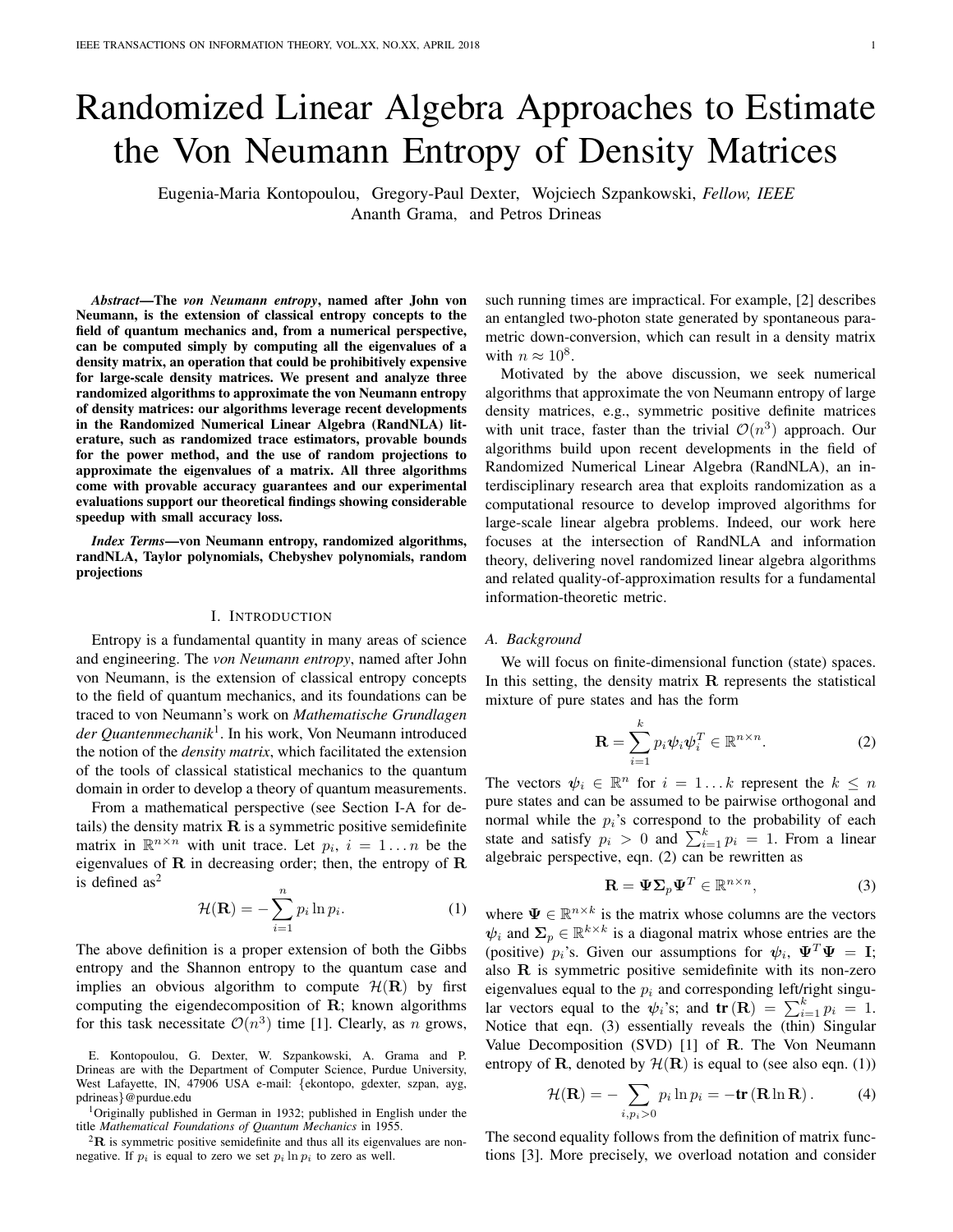the full SVD of R, namely  $\mathbf{R} = \mathbf{\Psi} \mathbf{\Sigma}_p \mathbf{\Psi}^T$ , where  $\mathbf{\Psi} \in \mathbb{R}^{n \times n}$ is an orthogonal matrix whose top  $k$  columns correspond to the k pure states and the bottom  $n-k$  columns are chosen so that  $\Psi \Psi^T = \Psi^T \Psi = I_n$ . Here  $\Sigma_p$  is a diagonal matrix whose bottom  $n-k$  diagonal entries are set to zero. Let  $h(x) = x \ln x$ for any  $x > 0$  and let  $h(0) = 0$ . Then, using the cyclical property of the trace and the definition of  $h(x)$ ,

$$
-\sum_{i,p_i>0} p_i \ln p_i = -\mathbf{tr} \left( \mathbf{\Psi} h(\mathbf{\Sigma}_p) \mathbf{\Psi}^T \right)
$$

$$
= -\mathbf{tr} \left( h(\mathbf{R}) \right)
$$

$$
= -\mathbf{tr} \left( \mathbf{R} \ln \mathbf{R} \right). \tag{5}
$$

## *B. Our contributions*

We present and analyze three randomized algorithms to approximate the von Neumann entropy of density matrices. The *first two* algorithms (Sections II and III) leverage two different polynomial approximations of the matrix function  $\mathcal{H}(\mathbf{R}) = -\mathbf{tr}(\mathbf{R} \ln \mathbf{R})$ : the first approximation uses a Taylor series expansion while the second approximation uses Chebyschev polynomials. Both algorithms return, with high probability, relative-error approximations to the true entropy of the input density matrix, under certain assumptions. More specifically, in both cases, we need to assume that the input density matrix has  $n$  non-zero eigenvalues, or, equivalently, that the probabilities  $p_i$ ,  $i = 1...n$ , corresponding to the underlying  $n$  pure states are non-zero. The running time of both algorithms is proportional to the sparsity of the input density matrix and depends (see Theorems 1 and 3 for precise statements) on, roughly, the ratio of the largest to the smallest probability  $p_1/p_n$  (recall that the smallest probability is assumed to be non-zero), as well as the desired accuracy.

The *third* algorithm (Section IV) is fundamentally different, if not orthogonal, to the previous two approaches. It leverages the power of random projections [4], [5] to approximate numerical linear algebra quantities, such as the eigenvalues of a matrix. Assuming that the density matrix  $\bf{R}$  has exactly  $k \ll n$  non-zero eigenvalues, e.g., there are k pure states with non-zero probabilities  $p_i$ ,  $i = 1...k$ , the proposed algorithm returns, with high probability, relative error approximations to all  $k$  probabilities  $p_i$ . This, in turn, implies an additiverelative error approximation to the entropy of the density matrix, which, under a mild assumption on the true entropy of the density matrix, becomes a relative error approximation (see Theorem 5 for a precise statement). The running time of the algorithm is again proportional to the sparsity of the density matrix and depends on the target accuracy, but, unlike the previous two algorithms, does not depend on any function of the  $p_i$ .

From a technical perspective, the theoretical analysis of the first two algorithms proceeds by combining the power of polynomial approximations, either using Taylor series or Chebyschev polynomials, to matrix functions, combined with randomized trace estimators. A provably accurate variant of the power method is used to estimate the largest probability  $p_1$ . If this estimate is significantly smaller than one, it can improve the running times of the proposed algorithms (see

discussion after Theorem 1). The third algorithm leverages a powerful, multiplicative matrix perturbation result that first appeared in [6]. Our work in Section IV is a novel application of this inequality to derive bounds for RandNLA algorithms.

Finally, in Section V, we present a detailed evaluation of our algorithms on synthetic density matrices of various sizes, most of which were generated using Matlab's QETLAB toolbox [7]. For some of the larger matrices that were used in our evaluations, the exact computation of the entropy takes hours, whereas our algorithms return approximations with relative errors well below 0.5% in only a few minutes.

## *C. Prior work*

The first non-trivial algorithm to approximate the von Neumann entropy of a density matrix appeared in [2]. Their approach is essentially the same as our approach in Section III. Indeed, our algorithm in Section III was inspired by their approach. However, our analysis is somewhat different, leveraging a provably accurate variant of the power method as well as provably accurate trace estimators to derive a relative error approximation to the entropy of a density matrix, under appropriate assumptions. A detailed, technical comparison between our results in Section III and the work of [2] is delegated to Section III-C.

Independently and in parallel with our work, [8] presented a multipoint interpolation algorithm (building upon [9]) to compute a relative error approximation for the entropy of a real matrix with bounded condition number. The proposed running time of Theorem 35 of [8] does not depend on the condition number of the input matrix (i.e., the ratio of the largest to the smallest probability), which is a clear advantage in the case of ill-conditioned matrices. However, the dependency of the algorithm of Theorem 35 of [8] on terms like  $(\log n/\epsilon)^6$  or  $n^{1/3}$ nnz $(A)$ +n $\sqrt{nnz(A)}$  could blow up the running time of the proposed algorithm for reasonably conditioned matrices.

We also note the recent work in [10], which used Taylor approximations to matrix functions to estimate the log determinant of symmetric positive definite matrices (see also Section 1.2 of [10] for an overview of prior work on approximating matrix functions via Taylor series). The work of [11] used a Chebyschev polynomial approximation to estimate the log determinant of a matrix and is reminiscent of our approach in Section III and, of course, the work of [2].

We conclude the section by noting that our algorithms will use two tools (described, for the sake of completeness, in the Appendix) that appeared in prior work. The first tool is the power method, with a provable analysis that first appeared in [12]. The second tool is a provably accurate trace estimation algorithm for symmetric positive semidefinite matrices that appeared in [13].

## II. AN APPROACH VIA TAYLOR SERIES

Our first approach to approximate the von Neumann entropy of a density matrix uses a Taylor series expansion to approximate the logarithm of a matrix, combined with a relative-error trace estimator for symmetric positive semi-definite matrices and the power method to upper bound the largest singular value of a matrix.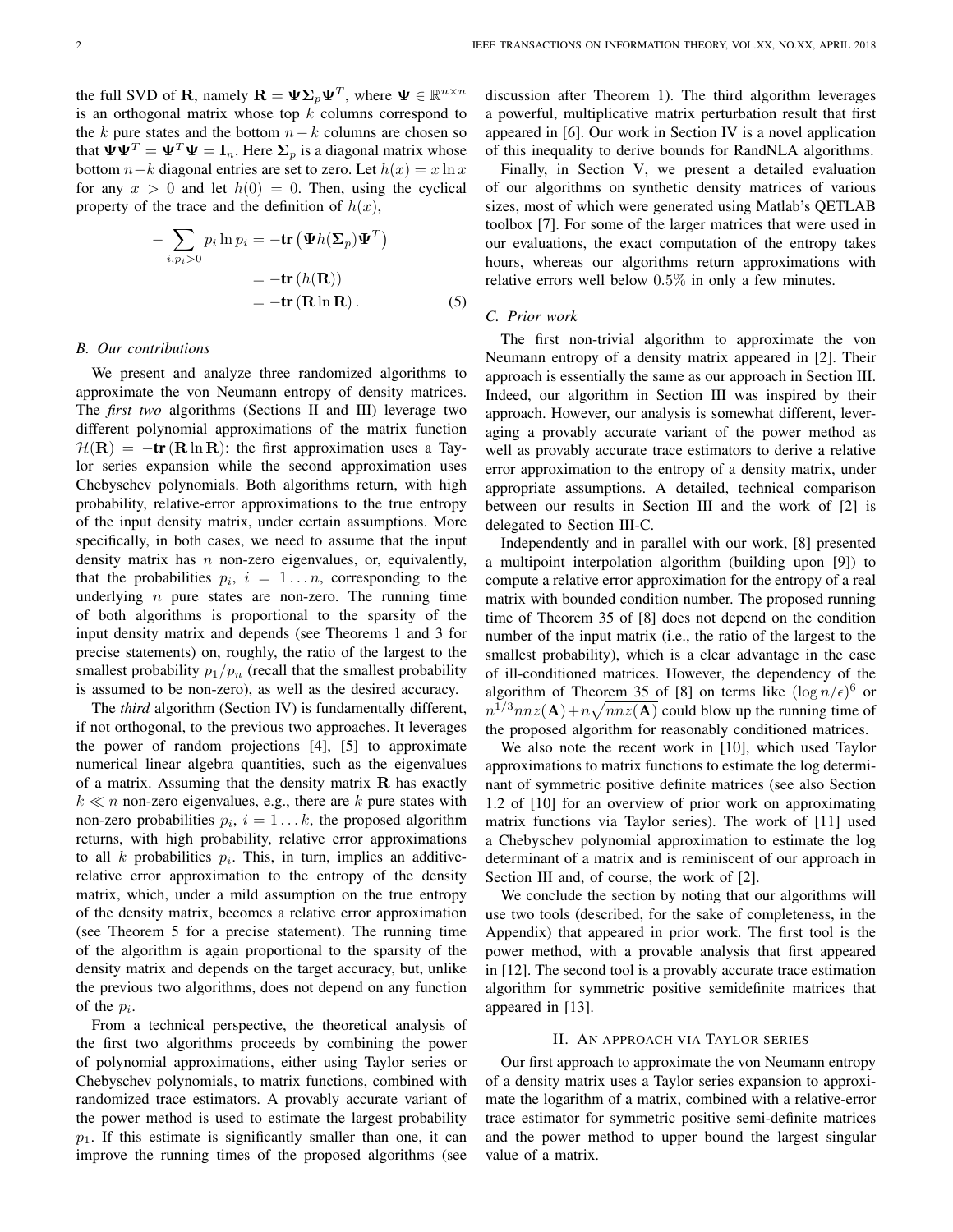# *A. Algorithm and Main Theorem*

Our main result is an analysis of Algorithm 1 (see below) that guarantees relative error approximation to the entropy of the density matrix **R**, under the assumption that  $R =$  $\sum_{i=1}^n p_i \psi_i \psi_i^T \in \mathbb{R}^{n \times n}$  has n pure states with  $0 < \ell \leq p_i$ for all  $i = 1...n$ . The following theorem is our main quality-

|  |  |  |  | Algorithm 1 A Taylor series approach to estimate the entropy. |
|--|--|--|--|---------------------------------------------------------------|
|  |  |  |  |                                                               |

- 1: **INPUT:**  $\mathbf{R} \in \mathbb{R}^{n \times n}$ , accuracy parameter  $\varepsilon > 0$ , failure probability  $\delta$ , and integer  $m > 0$ .
- 2: Estimate  $\tilde{p}_1$  using Algorithm 6 (see Appendix) with  $t =$  $\mathcal{O}(\ln n)$  and  $q = \mathcal{O}(\ln(1/\delta)).$
- 3: Set  $u = \min\{1, 6\tilde{p}_1\}.$
- 4: Set  $s = \left\lceil \frac{20 \ln(2/\delta)}{\varepsilon^2} \right\rceil$ .
- 5: Let  $\mathbf{g}_1, \mathbf{g}_2, \ldots, \mathbf{g}_s \in \mathbb{R}^n$  be i.i.d. random Gaussian vectors.
- 6: OUTPUT: return

$$
\widehat{\mathcal{H}}\left(\mathbf{R}\right) = \ln u^{-1} + \frac{1}{s} \sum_{i=1}^{s} \sum_{k=1}^{m} \frac{\mathbf{g}_i^{\top} \mathbf{R} (\mathbf{I}_n - u^{-1} \mathbf{R})^k \mathbf{g}_i}{k}.
$$

of-approximation result for Algorithm 1.

Theorem 1. *Let* R *be a density matrix such that all probabilities*  $p_i$ ,  $i = 1...n$  *satisfy*  $0 < \ell \leq p_i$ . Let u *be computed* as in Algorithm 1 and let  $H(\mathbf{R})$  be the output of Algorithm 1 *on inputs* **R**, *m*, and  $\epsilon$  < 1*; Then, with probability at least*  $1 - 2\delta$ ,

$$
\left|\widehat{\mathcal{H}}\left(\mathbf{R}\right)-\mathcal{H}\left(\mathbf{R}\right)\right|\leq 2\epsilon\mathcal{H}\left(\mathbf{R}\right),\,
$$

by setting  $m = \left\lceil \frac{u}{\ell} \ln \frac{1}{\epsilon} \right\rceil$ . The algorithm runs in time

$$
\mathcal{O}\left(\left(\frac{u}{\ell}\cdot\frac{\ln(1/\epsilon)}{\epsilon^2}+\ln(n)\right)\ln(1/\delta)\cdot nnz(\mathbf{R})\right).
$$

A few remarks are necessary to better understand the above theorem. First,  $\ell$  could be set to  $p_n$ , the smallest of the probabilities corresponding to the  $n$  pure states of the density matrix R. Second, it should be obvious that  $u$  in Algorithm 1 could be simply set to one and thus we could avoid calling Algorithm 6 to estimate  $p_1$  by  $\tilde{p}_1$  and thus compute u. However, if  $p_1$  is small, then u could be significantly smaller than one, thus reducing the running time of Algorithm 1, which depends on the ratio  $u/\ell$ . Third, ideally, if both  $p_1$  and  $p_n$  were used instead of  $u$  and  $\ell$ , respectively, the running time of the algorithm would scale with the ratio  $p_1/p_n$ .

## *B. Proof of Theorem 1*

We now prove Theorem 1, which analyzes the performance of Algorithm 1. Our first lemma presents a simple expression for  $H(\mathbf{R})$  using a Taylor series expansion.

**Lemma 2.** Let  $\mathbf{R} \in \mathbb{R}^{n \times n}$  be a symmetric positive definite *matrix with unit trace and whose eigenvalues lie in the interval*  $[\ell, u]$ *, for some*  $0 < \ell \leq u \leq 1$ *. Then,* 

$$
\mathcal{H}(\mathbf{R}) = \ln u^{-1} + \sum_{k=1}^{\infty} \frac{\mathbf{tr}(\mathbf{R}(\mathbf{I}_n - u^{-1}\mathbf{R})^k)}{k}.
$$

*Proof.* From the definition of the von Neumann entropy and a Taylor expansion,

$$
\mathcal{H}(\mathbf{R}) = -\mathbf{tr}(\mathbf{R}\ln(uu^{-1}\mathbf{R}))
$$
  
=  $-\mathbf{tr}((\ln u)\mathbf{R}) - \mathbf{tr}(\mathbf{R}\ln(\mathbf{I}_n - (\mathbf{I}_n - u^{-1}\mathbf{R})))$   
=  $\ln u^{-1} - \mathbf{tr}(-\mathbf{R}\sum_{k=1}^{\infty} \frac{(\mathbf{I}_n - u^{-1}\mathbf{R})^k}{k}\Big)$  (6)  
=  $\ln u^{-1} + \sum_{k=1}^{\infty} \frac{\mathbf{tr}(\mathbf{R}(\mathbf{I}_n - u^{-1}\mathbf{R})^k)}{k}.$ 

Eqn. (6) follows since  $\bf{R}$  has unit trace and from a Taylor expansion: indeed,  $ln(\mathbf{I}_n - \mathbf{A}) = -\sum_{k=1}^{\infty} \mathbf{A}^k / k$  for a symmetric matrix **A** whose eigenvalues are all in the interval  $(-1, 1)$ . We note that the eigenvalues of  $I_n - u^{-1}R$  are in the interval  $[0, 1 - (\ell/u)]$ , whose upper bound is strictly less than one since, by our assumptions,  $\ell/u > 0$ .  $\Box$ 

We now proceed to prove Theorem 1. We will condition our analysis on Algorithm 6 being successful, which happens with probability at least  $1 - \delta$ . In this case,  $u = \min\{1, \hat{6}\tilde{p}_1\}$ is an upper bound for all probabilities  $p_i$ . For notational convenience, set  $\mathbf{C} = \mathbf{I}_n - u^{-1}\mathbf{R}$ . We start by manipulating  $\Delta = |\hat{\mathcal{H}}(\mathbf{R}) - \mathcal{H}(\mathbf{R})|$  as follows:

$$
\Delta = \left| \sum_{k=1}^{m} \frac{1}{k} \cdot \frac{1}{s} \sum_{i=1}^{s} \mathbf{g}_{i}^{\top} \mathbf{R} \mathbf{C}^{k} \mathbf{g}_{i} - \sum_{k=1}^{\infty} \frac{1}{k} \mathbf{tr} \left( \mathbf{R} \mathbf{C}^{k} \right) \right|
$$
  
\n
$$
\leq \left| \sum_{k=1}^{m} \frac{1}{k} \cdot \frac{1}{s} \sum_{i=1}^{s} \mathbf{g}_{i}^{\top} \mathbf{R} \mathbf{C}^{k} \mathbf{g}_{i} - \sum_{k=1}^{m} \frac{1}{k} \mathbf{tr} \left( \mathbf{R} \mathbf{C}^{k} \right) \right| + \left| \sum_{k=m+1}^{\infty} \frac{1}{k} \mathbf{tr} \left( \mathbf{R} \mathbf{C}^{k} \right) \right|
$$
  
\n
$$
= \left| \frac{1}{s} \sum_{i=1}^{s} \mathbf{g}_{i}^{\top} \left( \sum_{k=1}^{m} \mathbf{R} \mathbf{C}^{k} / k \right) \mathbf{g}_{i} - \mathbf{tr} \left( \sum_{k=1}^{m} \frac{1}{k} \mathbf{R} \mathbf{C}^{k} \right) \right| + \left| \sum_{k=m+1}^{\infty} \mathbf{tr} \left( \mathbf{R} \mathbf{C}^{k} \right) / k \right|.
$$

We now bound the two terms  $\Delta_1$  and  $\Delta_2$  separately. We start with  $\Delta_1$ : the idea is to apply Lemma 10 on the matrix  $\sum_{k=1}^{m} \mathbf{R} \mathbf{C}^{k} / k$  with  $s = \left[20 \ln(2/\delta) / \epsilon^2\right]$ . Hence, with probability at least  $1 - \delta$ :

$$
\Delta_1 \leq \epsilon \cdot tr\left(\sum_{k=1}^m \mathbf{RC}^k / k\right) \leq \epsilon \cdot tr\left(\sum_{k=1}^\infty \mathbf{RC}^k / k\right). \tag{7}
$$

A subtle point in applying Lemma 10 is that the matrix  $\sum_{k=1}^{m} \mathbf{R}\hat{\mathbf{C}}^{k}/k$  must be symmetric positive semidefinite. To prove this, let the SVD of **R** be  $\mathbf{R} = \Psi \Sigma_p \Psi^T$ , where all three matrices are in  $\mathbb{R}^{n \times n}$  and the diagonal entries of  $\Sigma_p$  are in the interval [ $\ell, u$ ]. Then, it is easy to see that  $\mathbf{C} = \mathbf{I}_n - u^{-1} \mathbf{R} =$  $\Psi(\mathbf{I}_n - u^{-1} \mathbf{\Sigma}_p) \Psi^T$  and  $\mathbf{R} \mathbf{C}^k = \Psi \mathbf{\Sigma}_p (\mathbf{I}_n - u^{-1} \mathbf{\Sigma}_p)^k \Psi^T$ , where the diagonal entries of  $\mathbf{I}_n - u^{-1} \mathbf{\Sigma}_p$  are non-negative, since the largest entry in  $\Sigma_p$  is upper bounded by u. This proves that  $\mathbf{RC}^k$  is symmetric positive semidefinite for any k, a fact which will be useful throughout the proof. Now,

$$
\sum_{k=1}^{m} \mathbf{RC}^{k}/k = \Psi\left(\mathbf{\Sigma}_{p} \sum_{k=1}^{m} (\mathbf{I}_{n} - u^{-1} \mathbf{\Sigma}_{p})^{k}/k\right) \Psi^{T},
$$

which shows that the matrix of interest is symmetric positive semidefinite. Additionally, since  $\mathbf{RC}^{k}$  is symmetric positive semidefinite, its trace is non-negative, which proves the second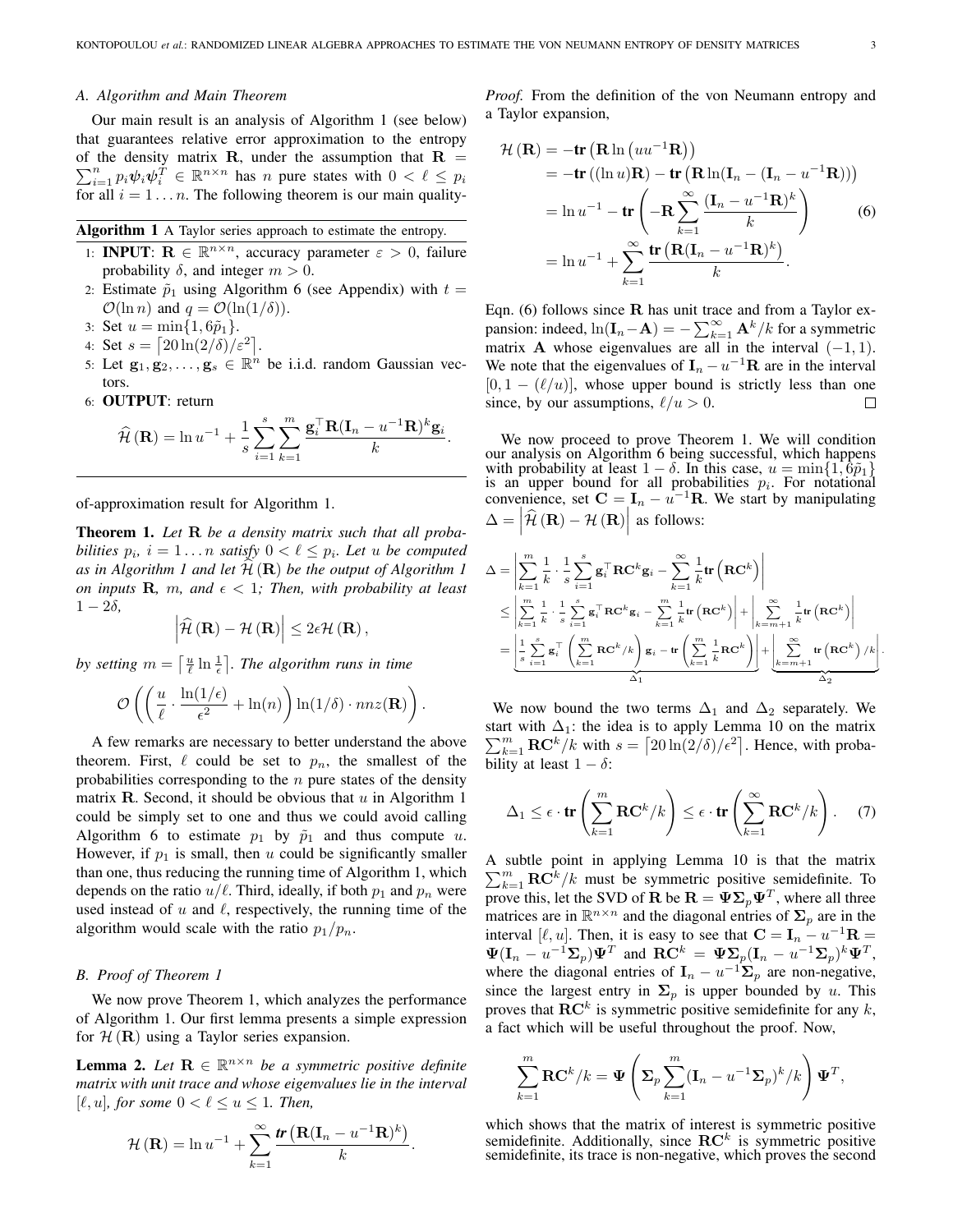inequality in eqn. (7) as well. We proceed to bound  $\Delta_2$  as follows:

$$
\Delta_{2} = \left| \sum_{k=m+1}^{\infty} \text{tr} \left( \mathbf{R} \mathbf{C}^{k} \right) / k \right| = \left| \sum_{k=m+1}^{\infty} \text{tr} \left( \mathbf{R} \mathbf{C}^{m} \mathbf{C}^{k-m} \right) / k \right|
$$
  
\n
$$
= \left| \sum_{k=m+1}^{\infty} \text{tr} \left( \mathbf{C}^{m} \mathbf{C}^{k-m} \mathbf{R} \right) / k \right| \le \left| \sum_{k=m+1}^{\infty} \|\mathbf{C}^{m}\|_{2} \cdot \text{tr} \left( \mathbf{C}^{k-m} \mathbf{R} \right) / k \right|
$$
  
\n
$$
= \|\mathbf{C}^{m}\|_{2} \cdot \left| \sum_{k=m+1}^{\infty} \text{tr} \left( \mathbf{R} \mathbf{C}^{k-m} \right) / k \right| \le \|\mathbf{C}^{m}\|_{2} \cdot \left| \sum_{k=1}^{\infty} \text{tr} \left( \mathbf{R} \mathbf{C}^{k} \right) / k \right|
$$
  
\n
$$
\le \left( 1 - \frac{\ell}{u} \right)^{m} \sum_{k=1}^{\infty} \text{tr} \left( \mathbf{R} \mathbf{C}^{k} \right) / k.
$$
 (10)

To prove eqn.  $(8)$ , we used von Neumann's trace inequality<sup>3</sup>. Eqn. (8) now follows since  $\mathbf{C}^{k-m}$ **R** is symmetric positive semidefinite<sup>4</sup>. To prove eqn. (9), we used the fact that **tr**  $(\mathbf{RC}^k)/k \ge 0$  for any  $k \ge 1$ . Finally, to prove eqn. (10), we used the fact that  $\|\mathbf{C}\|_2 = \|\mathbf{I}_n - u^{-1}\mathbf{\Sigma}_p\|_2 \leq 1 - \ell/u$  since the smallest entry in  $\Sigma_p$  is at least  $\ell$  by our assumptions. We also removed unnecessary absolute values since  $\text{tr}\left(\mathbf{RC}^{k}\right)/k$ is non-negative for any positive integer  $k$ .

Combining the bounds for  $\Delta_1$  and  $\Delta_2$  gives

$$
\left|\widehat{\mathcal{H}}\left(\mathbf{R}\right)-\mathcal{H}\left(\mathbf{R}\right)\right| \leq \left(\epsilon + \left(1-\frac{\ell}{u}\right)^m\right)\sum_{k=1}^{\infty}\frac{\mathrm{tr}\left(\mathbf{R}\mathbf{C}^k\right)}{k}.
$$

We have already proven in Lemma 2 that

$$
\sum_{k=1}^{\infty} \frac{\text{tr}(\mathbf{RC}^k)}{k} \le \mathcal{H}(\mathbf{R}) - \ln u^{-1} \le \mathcal{H}(\mathbf{R}),
$$

where the last inequality follows since  $u \leq 1$ . Collecting our results, we get

$$
\left|\widehat{\mathcal{H}}\left(\mathbf{R}\right)-\mathcal{H}\left(\mathbf{R}\right)\right| \leq \left(\epsilon+\left(1-\frac{\ell}{u}\right)^m\right)\mathcal{H}\left(\mathbf{R}\right).
$$

Setting

$$
m = \left\lceil \frac{u}{\ell} \ln \frac{1}{\epsilon} \right\rceil
$$

and using  $(1-x^{-1})^x \le e^{-1}$   $(x > 0)$ , guarantees that  $(1 - \ell/u)^m \leq \epsilon$  and concludes the proof of the theorem. We note that the failure probability of the algorithm is at most  $2\delta$ (the sum of the failure probabilities of the power method and the trace estimation algorithm). Finally, we discuss the running time of Algorithm 1, which is equal to  $\mathcal{O}(s \cdot m \cdot nnz(\mathbf{R}))$ . Since  $p = \mathcal{O}\left(\frac{\ln(1/\delta)}{\epsilon^2}\right)$  $\left(\frac{1/\delta}{\epsilon^2}\right)$  and  $m = \mathcal{O}\left(\frac{u \ln(1/\epsilon)}{\ell}\right)$  $\left(\frac{1}{\ell}\right)$ , the running time becomes (after accounting for the running time of Algorithm 6)

$$
\mathcal{O}\left(\left(\frac{u}{\ell}\cdot\frac{\ln(1/\epsilon)}{\epsilon^2}+\ln(n)\right)\ln(1/\delta)\cdot nnz(\mathbf{R})\right).
$$

<sup>4</sup>This can be proven using an argument similar to the one used to prove eqn. (7).

# III. AN APPROACH VIA CHEBYSCHEV POLYNOMIALS

Our second approach is to use a Chebyschev polynomialbased approximation scheme to estimate the entropy of a density matrix. Our approach follows the work of [2], but our analysis uses the trace estimators of [13] and Algorithm 6 and its analysis. Importantly, we present conditions under which the proposed approach is competitive with the approach of Section II.

#### *A. Algorithm and Main Theorem*

The proposed algorithm leverages the fact that the von Neumann entropy of a density matrix  $\bf{R}$  is equal to the (negative) trace of the matrix function  $\mathbf{R} \ln \mathbf{R}$  and approximates the function  $\mathbf{R} \ln \mathbf{R}$  by a sum of Chebyschev polynomials; then, the trace of the resulting matrix is estimated using the trace estimator of [13].

Let  $f_m(x) = \sum_{w=0}^m \alpha_w \mathcal{T}_w(x)$  with  $\alpha_0 = \frac{u}{2} \left( \ln \frac{u}{4} + 1 \right)$ , Let  $J_m(x) = \sum_{w=0}^{\infty} \alpha_w \nu_w(x)$  which  $\alpha_w = \frac{(1)^w u}{w^3 - w}$  for  $\alpha_w = \frac{u}{w^3 - w}$  for  $\alpha_w$  $\frac{-1)^{-u}}{w^3-w}$  for  $w \geq 2$ . Let  $\mathcal{T}_w(x) = \cos(w \cdot \arccos((2/u)x - 1))$  and  $x \in [0, u]$  be the Chebyschev polynomials of the first kind for any integer  $w > 0$ . Algorithm 2 computes u (an upper bound estimate for the largest probability  $p_1$  of the density matrix **R**) and then computes  $f_m(\mathbf{R})$  and estimates its trace. We note that the computation  $\mathbf{g}_i^{\top} f_m(\mathbf{R}) \mathbf{g}_i$  can be done efficiently using Clenshaw's algorithm; see Appendix C for the well-known approach.

Algorithm 2 A Chebyschev polynomial-based approach to estimate the entropy.

- 1: **INPUT:**  $\mathbf{R} \in \mathbb{R}^{n \times n}$ , accuracy parameter  $\varepsilon > 0$ , failure probability  $\delta$ , and integer  $m > 0$ .
- 2: Estimate  $\tilde{p}_1$  using Algorithm 6 (see Appendix) with  $t =$  $\mathcal{O}(\ln n)$  and  $q = \mathcal{O}(\ln(1/\delta)).$
- 3: Set  $u = \min\{1, 6\tilde{p}_1\}.$
- 4: Set  $s = \left[20\ln(2/\delta)/\varepsilon^2\right]$ .
- 5: Let  $\mathbf{g}_1, \mathbf{g}_2, \ldots, \mathbf{g}_s \in \mathbb{R}^n$  be i.i.d. random Gaussian vectors.
- 6: **OUTPUT:**  $\widehat{\mathcal{H}}\left(\mathbf{R}\right) = -\frac{1}{s} \sum_{i=1}^{s} \mathbf{g}_{i}^{\top} f_{m}(\mathbf{R}) \mathbf{g}_{i}$ .

Our main result is an analysis of Algorithm 2 that guarantees a relative error approximation to the entropy of the density matrix **R**, under the assumption that  $\mathbf{R} = \sum_{i=1}^{n} p_i \psi_i \psi_i^T \in$  $\mathbb{R}^{n \times n}$  has *n* pure states with  $0 < \ell \leq p_i$  for all  $i = 1...n$ . The following theorem is our main quality-of-approximation result for Algorithm 2.

Theorem 3. *Let* R *be a density matrix such that all probabilities*  $p_i$ ,  $i = 1...n$  *satisfy*  $0 < \ell \leq p_i$ . Let u *be computed* as in Algorithm 1 and let  $H(\mathbf{R})$  be the output of Algorithm 2 *on inputs* **R**, *m*, and  $\epsilon$  < 1*;* Then, with probability at least  $1 - 2\delta$ ,

$$
\left|\widehat{\mathcal{H}}\left(\mathbf{R}\right)-\mathcal{H}\left(\mathbf{R}\right)\right|\leq3\epsilon\mathcal{H}\left(\mathbf{R}\right),\,
$$

*by setting*  $m = \sqrt{\frac{u}{2\epsilon\ell \ln(1/(1-\ell))}}$ *. The algorithm runs in time* 

$$
\mathcal{O}\left(\left(\sqrt{\frac{u}{\ell\ln(1/(1-\ell))}}\cdot \frac{1}{\epsilon^{2.5}} + \ln(n)\right)\ln(1/\delta) \cdot nnz(\mathbf{R})\right).
$$

<sup>&</sup>lt;sup>3</sup>Indeed, for any two matrices **A** and **B**,  $tr(AB) \leq \sum_i \sigma_i(A)\sigma_i(B)$ , where  $\sigma_i(\mathbf{A})$  (respectively  $\sigma_i(\mathbf{B})$ ) denotes the *i*-th singular value of **A** (respectively **B**). Since  $\|\mathbf{A}\|_2 = \sigma_1(\mathbf{A})$  (its largest singular value), this implies that  $\text{tr}(\mathbf{AB}) \leq ||\mathbf{A}||_2 \sum_i \sigma_i(\mathbf{B})$ ; if **B** is symmetric positive semidefinite,  $tr(\mathbf{B}) = \sum_i \sigma_i(\mathbf{B}).$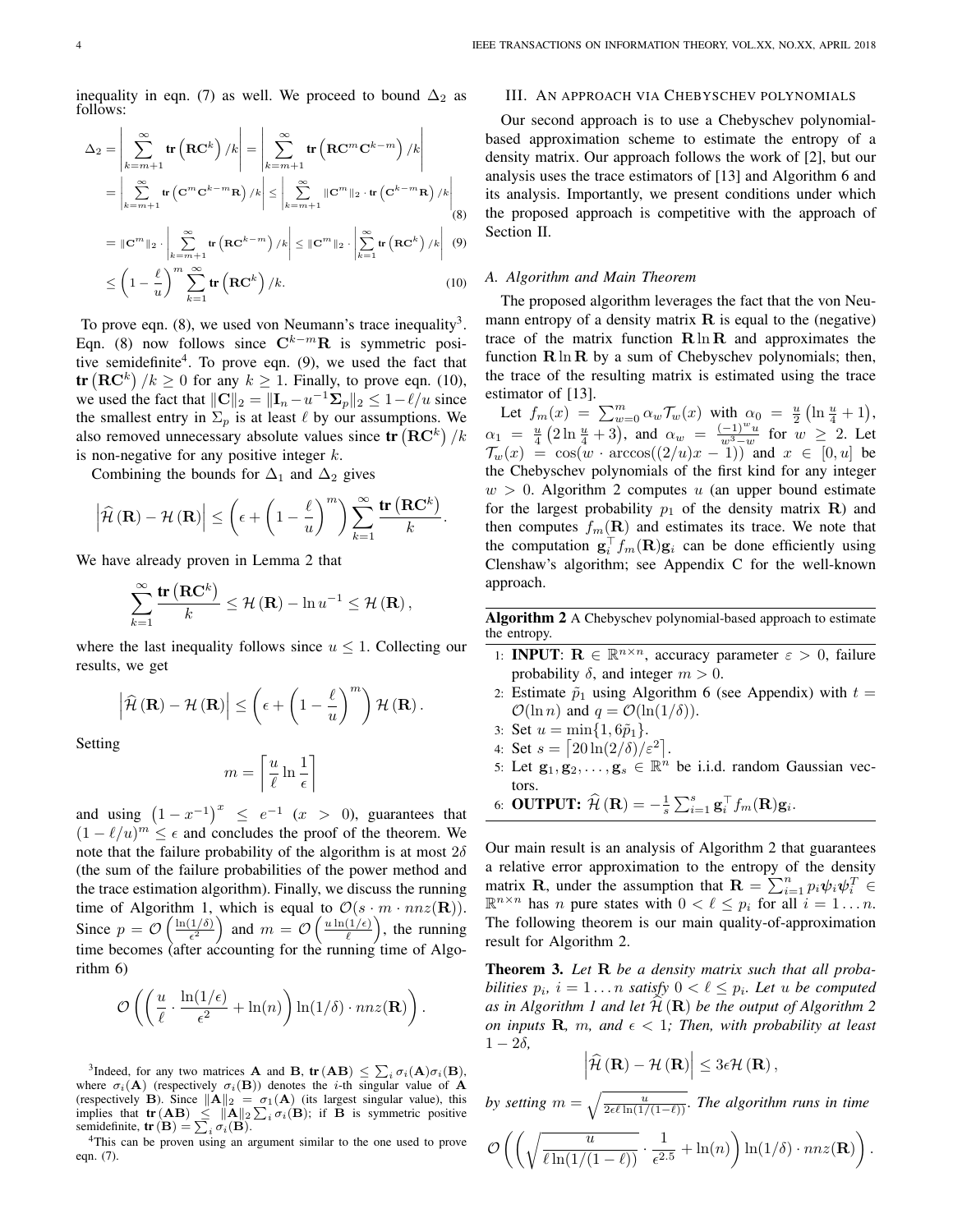The similarities between Theorems 1 and 3 are obvious: same assumptions and directly comparable accuracy guarantees. The only difference is in the running times: the Taylor series approach has a milder dependency on  $\epsilon$ , while the Chebyschev-based approximation has a milder dependency on the ratio  $u/\ell$ , which controls the behavior of the probabilities  $p_i$ . However, for small values of  $\ell$  ( $\ell \rightarrow 0$ ),

$$
\ln\frac{1}{1-\ell} = \ln\left(1+\frac{\ell}{1-\ell}\right) \approx \frac{\ell}{1-\ell} \approx \ell.
$$

Thus, the Chebyschev-based approximation has a milder dependency on  $u$  but not necessarily  $\ell$  when compared to the Taylor-series approach. We also note that the discussion following Theorem 1 is again applicable here.

## *B. Proof of Theorem 3*

We will condition our analysis on Algorithm 6 being successful, which happens with probability at least  $1-\delta$ . In this case,  $u = \min\{1, 6\tilde{p}_1\}$  is an upper bound for all probabilities  $p_i$ . We now recall (from Section I-A) the definition of the function  $h(x) = x \ln x$  for any real  $x \in (0, 1]$ , with  $h(0) = 0$ . Let  $\mathbf{R} = \mathbf{\Psi} \mathbf{\Sigma}_p \mathbf{\Psi}^T \in \mathbb{R}^{n \times n}$  be the density matrix, where both  $\Sigma_p$  and  $\Psi$  are matrices in  $\mathbb{R}^{n \times n}$ . Notice that the diagonal entries of  $\Sigma_p$  are the  $p_i$ s and they satisfy  $0 < \ell \leq p_i \leq u \leq 1$ for all  $i = 1 \ldots n$ .

Using the definitions of matrix functions from [3], we can now define  $h(\mathbf{R}) = \Psi h(\mathbf{\Sigma}_p) \Psi^T$ , where  $h(\mathbf{\Sigma}_p)$  is a diagonal matrix in  $\mathbb{R}^{n \times n}$  with entries equal to  $h(p_i)$  for all  $i = 1 \dots n$ . We now restate Proposition 3.1 from [2] in the context of our work, using our notation.

**Lemma 4.** *The function*  $h(x)$  *in the interval*  $[0, u]$  *can be approximated by*

$$
f_m(x) = \sum_{w=0}^{m} \alpha_w \mathcal{T}_w(x),
$$

 $where \ \alpha_0 = \frac{u}{2} (\ln \frac{u}{4} + 1), \ \alpha_1 = \frac{u}{4} (2 \ln \frac{u}{4} + 3), \ and \ \alpha_w =$  $(-1)^w u$  $\frac{(-1)^{-u}}{w^3-w}$  *for*  $w \ge 2$ *. For any*  $m \ge 1$ *,* 

$$
|h(x) - f_m(x)| \le \frac{u}{2m(m+1)} \le \frac{u}{2m^2},
$$

*for*  $x \in [0, u]$ *.* 

In the above,  $\mathcal{T}_w(x) = \cos(w \cdot \arccos((2/u)x - 1))$  for any integer  $w \geq 0$  and  $x \in [0, u]$ . Notice that the function  $(2/u)x - 1$  essentially maps the interval [0, u], which is the interval of interest for the function  $h(x)$ , to  $[-1, 1]$ , which is the interval over which Chebyschev polynomials are commonly defined. The above theorem exploits the fact that the Chebyschev polynomials form an orthonormal basis for the space of functions over the interval  $[-1, 1]$ .

We now move on to approximate the entropy  $\mathcal{H}(\mathbf{R})$  using the function  $f_m(x)$ . First,

$$
-\mathbf{tr}\left(f_m(\mathbf{R})\right) = -\mathbf{tr}\left(\sum_{w=0}^m \alpha_w \mathcal{T}_w(\mathbf{R})\right) = -\mathbf{tr}\left(\sum_{w=0}^m \alpha_w \Psi \mathcal{T}_w(\mathbf{\Sigma}_p) \Psi^T\right)
$$

$$
= -\sum_{w=0}^m \alpha_w \mathbf{tr}\left(\mathcal{T}_w(\mathbf{\Sigma}_p)\right) = -\sum_{w=0}^m \alpha_w \sum_{i=1}^n \mathcal{T}_w(p_i)
$$

$$
= -\sum_{i=1}^n \sum_{w=0}^m \alpha_w \mathcal{T}_w(p_i). \tag{11}
$$

Recall from Section I-A that  $\mathcal{H}(\mathbf{R}) = -\sum_{i=1}^{n} h(p_i)$ . We can now bound the difference between  $tr(-f_m(R))$  and  $H(R)$ . Indeed,

$$
|\mathcal{H}(\mathbf{R}) - \mathbf{tr}(-f_m(\mathbf{R}))| = \left| -\sum_{i=1}^n h(p_i) + \sum_{i=1}^n \sum_{w=0}^m \alpha_w \mathcal{T}_w(p_i) \right|
$$
  

$$
\leq \sum_{i=1}^n \left| h(p_i) - \sum_{w=0}^m \alpha_w \mathcal{T}_w(p_i) \right|
$$
  

$$
\leq \frac{nu}{2m^2}.
$$
 (12)

The last inequality follows by the final bound in Lemma 4, since all  $p_i$ 's are the in the interval [0, u]. Recall that we also assumed that all  $p_i$ s are lower-bounded by  $\ell > 0$  and thus

$$
\mathcal{H}(\mathbf{R}) = \sum_{i=1}^{n} p_i \ln \frac{1}{p_i} \ge n\ell \ln \frac{1}{1-\ell}.
$$
 (13)

We note that the upper bound on the  $p_i$ s follows since the smallest  $p_i$  is at least  $\ell > 0$  and thus the largest  $p_i$  cannot exceed  $1 - \ell < 1$ . We note that we cannot use the upper bound  $u$  in the above formula, since  $u$  could be equal to one;  $1 - \ell$  is always strictly less than one but it cannot be a priori computed (and thus cannot be used in Algorithm 2), since  $\ell$  is not a priori known. We can now restate the bound of eqn. (12) as follows:

$$
|\mathcal{H}(\mathbf{R}) - \mathbf{tr}(-f_m(\mathbf{R}))| \le \frac{u}{2m^2 \ell \ln(1/(1-\ell))} \mathcal{H}(\mathbf{R}) \le \epsilon \mathcal{H}(\mathbf{R}), \tag{14}
$$

where the last inequality follows by setting

$$
m = \sqrt{\frac{u}{2\epsilon\ell\ln(1/(1-\ell))}}.\tag{15}
$$

Next, we argue that the matrix  $-f_m(\mathbf{R})$  is symmetric positive semidefinite (under our assumptions) and thus one can apply Lemma 10 to estimate its trace. We note that

$$
-f_m(\mathbf{R}) = \mathbf{\Psi}(-f_m(\mathbf{\Sigma}_p))\mathbf{\Psi}^T,
$$

which trivially proves the symmetry of  $-f_m(R)$  and also shows that its eigenvalues are equal to  $-f_m(p_i)$  for all  $i = 1 \dots n$ . We now bound

$$
\left|(-f_m(p_i)) - p_i \ln \frac{1}{p_i}\right| = \left|-f_m(p_i) + p_i \ln p_i\right|
$$

$$
= |p_i \ln p_i - f_m(p_i)|
$$

$$
\leq \frac{u}{2m^2} \leq \epsilon \ell \ln \frac{1}{1-\ell},
$$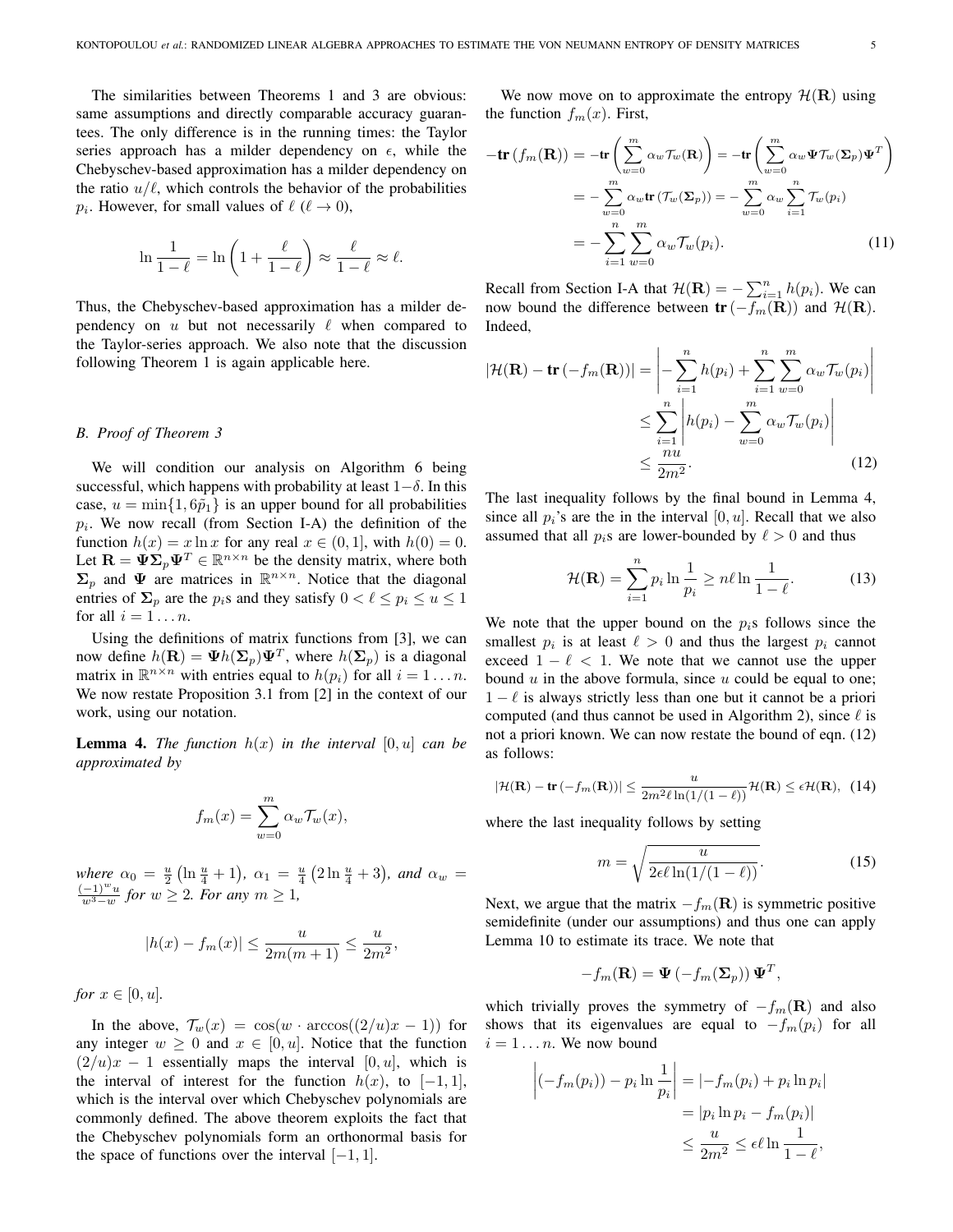where the inequalities follow from Lemma 4 and our choice for m from eqn. (15). This inequality holds for all  $i = 1...n$ and implies that

$$
-f_m(p_i) \ge p_i \ln \frac{1}{p_i} - \epsilon \ell \ln \frac{1}{1-\ell} \ge (1-\epsilon)\ell \ln \frac{1}{1-\ell},
$$

using our upper  $(1 - \ell < 1)$  and lower  $(\ell > 0)$  bounds on the  $p_i$ s. Now  $\epsilon \leq 1$  proves that  $-f_m(p_i)$  are non-negative for all  $i = 1 \dots n$  and thus  $-f_m(\mathbf{R})$  is a symmetric positive semidefinite matrix; it follows that its trace is also nonnegative. We can now apply the trace estimator of Lemma 10 to get

$$
\left|\mathbf{tr}\left(-f_m(\mathbf{R})\right) - \left(-\frac{1}{s}\sum_{i=1}^s \mathbf{g}_i^\top f_m(\mathbf{R})\mathbf{g}_i\right)\right| \leq \epsilon \cdot \mathbf{tr}\left(-f_m(\mathbf{R})\right). \quad (16)
$$

For the above bound to hold, we need to set

$$
s = \left\lceil \frac{20\ln(2/\delta)}{\epsilon^2} \right\rceil. \tag{17}
$$

We now conclude as follows:

$$
\left| \mathcal{H}(\mathbf{R}) - \mathcal{\hat{H}}(\mathbf{R}) \right| \leq \left| \mathcal{H}(\mathbf{R}) - \mathbf{tr}(-f_m(\mathbf{R})) \right|
$$
  
+ 
$$
\left| \mathbf{tr}(-f_m(\mathbf{R})) - \left( -\frac{1}{s} \sum_{i=1}^s \mathbf{g}_i^\top f_m(\mathbf{R}) \mathbf{g}_i \right) \right|
$$
  

$$
\leq \epsilon \mathcal{H}(\mathbf{R}) + \epsilon \mathbf{tr}(-f_m(\mathbf{R}))
$$
  

$$
\leq \epsilon \mathcal{H}(\mathbf{R}) + \epsilon (1 + \epsilon) \mathcal{H}(\mathbf{R})
$$
  

$$
\leq 3\epsilon \mathcal{H}(\mathbf{R}).
$$

The first inequality follows by adding and subtracting  $-\text{tr}(f_m(\mathbf{R}))$  and using sub-additivity of the absolute value; the second inequality follows by eqns. (14) and (16); the third inequality follows again by eqn. (14); and the last inequality follows by using  $\epsilon$  < 1.

We note that the failure probability of the algorithm is at most  $2\delta$  (the sum of the failure probabilities of the power method and the trace estimation algorithm). Finally, we discuss the running time of Algorithm 2, which is equal to  $\mathcal{O}(s \cdot$  $m \cdot nnz(\mathbf{R})$ . Using the values for m and p from eqns. (15) and (17), the running time becomes (after accounting for the running time of Algorithm 6)

$$
\mathcal{O}\left(\left(\sqrt{\frac{u}{\ell\ln(1/(1-\ell))}}\cdot \frac{1}{\epsilon^{2.5}} + \ln(n)\right)\ln(1/\delta) \cdot nnz(\mathbf{R})\right)
$$

## *C. A comparison with the results of [2]*

The work of [2] culminates to the error bounds described in Theorem 4.3 (and the ensuing discussion). In our parlance, [2] first derives the error bound of eqn. (12). It is worth emphasizing that the bound of eqn. (12) holds even if the  $p_i$ s are not necessarily strictly positive, as assumed by Theorem 3: the bound holds even if some of the  $p_i$ s are equal to zero.

Unfortunately, without imposing a lower bound assumption on the  $p_i$ s it is difficult to get a meaningful error bound and an efficient algorithm. Indeed, the error implied by eqn. (12) (without any assumption on the  $p_i$ s) necessitates setting m (without any assumption on the  $p_i$ s) necessitates setting *m* to at least  $\Omega(\sqrt{n})$  (perhaps up to a logarithmic factor, as we will discuss shortly). To understand this, note that the entropy of the density matrix **R** ranges between zero and  $\ln k$ , where  $k$  is the rank of the matrix  $\bf{R}$ , i.e., the number of non-zero  $p_i$ 's. Clearly,  $k \leq n$  and thus  $\ln n$  is an upper bound for  $\mathcal{H}(\mathbf{R})$ . Notice that if  $\mathcal{H}(\mathbf{R})$  is smaller than  $n/(2m^2)$ , the error bound of eqn. (12) does not even guarantee that the resulting approximation will be positive, which is, of course, meaningless as an approximation to the entropy.

In order to guarantee a relative error bound of the form  $\epsilon \mathcal{H}(\mathbf{R})$  via eqn. (12), we need to set m to be at least

$$
m \ge \sqrt{\frac{n}{2\epsilon \mathcal{H}(\mathbf{R})}},\tag{18}
$$

which even for "large" values of  $\mathcal{H}(\mathbf{R})$  (i.e., values close to the upper bound  $\ln n$ ) still implies that m is  $\mathcal{O}(\epsilon^{-1/2}\sqrt{n/\ln n})$ . Even with such a large value for  $m$ , we are still not done: we need an efficient trace estimation procedure for the matrix  $-f_m(\mathbf{R})$ . While this matrix is always symmetric, it is not necessarily positive or negative semi-definite (unless additional assumptions are imposed on the  $p_i$ s, like we did in Theorem 3). Unfortunately, we are not aware of any provably accurate, relative error approximation algorithms for the trace of just *symmetric* matrices: the results of [13], [14] only apply to symmetric positive (or negative) semidefinite matrices. The work of [2] does provide an analysis of a trace estimator for general symmetric matrices (pioneered by Hutchinson in [15]). However, in our notation, in order to achieve a relative error bound, the final error bound of  $[2]$  (see eqns.  $(19)$  and  $(20)$ ) in [2]), necessitates setting m to the value of eqn. (18). However, in that case,  $p$  (the number of random vectors to be generated in order to estimate the trace of a general symmetric matrix) grows as a function of  $m^4 = O(n^2)$  (see eqn. (20) in [2]), which is prohibitively large, as with that many random vectors the running time of just the trace estimation algorithm blows to  $O(n^2 n n z(\mathbf{R}))$ , which could easily exceed the trivial  $O(n^3)$  running time to exactly compute  $\mathcal{H}(\mathbf{R})$ .

## IV. AN APPROACH VIA RANDOM PROJECTION MATRICES

Finally, we focus on perhaps the most interesting special case: the setting where at most k (out of n, with  $k \ll n$ ) of the probabilities  $p_i$  of the density matrix **R** of eqn. (2) are nonzero. In this setting, we prove that elegant random-projectionbased techniques achieve relative error approximations to all probabilities  $p_i$ ,  $i = 1...k$ . The running time of the proposed approach depends on the particular random projection that is used and can be made to depend on the sparsity of the input matrix.

#### *A. Algorithm and Main Theorem*

.

The proposed algorithm uses a random projection matrix  $\Pi$ to create a "sketch" of **R** in order to approximate the  $p_i$ s. In words, Algorithm 3 creates a sketch of the input matrix  $\bf{R}$  by post-multiplying  $\bf{R}$  by a random projection matrix; this is a well-known approach from the RandNLA literature (see [4] for details). Assuming that  $\bf{R}$  has rank at most k, which is equivalent to assuming that at most  $k$  of the probabilities  $p_i$  in eqn. (2) are non-zero (e.g., the system underlying the density matrix R has at most k pure states), then the rank of  $\text{R}\Pi$  is

<sup>5</sup>Up to logarithmic factors.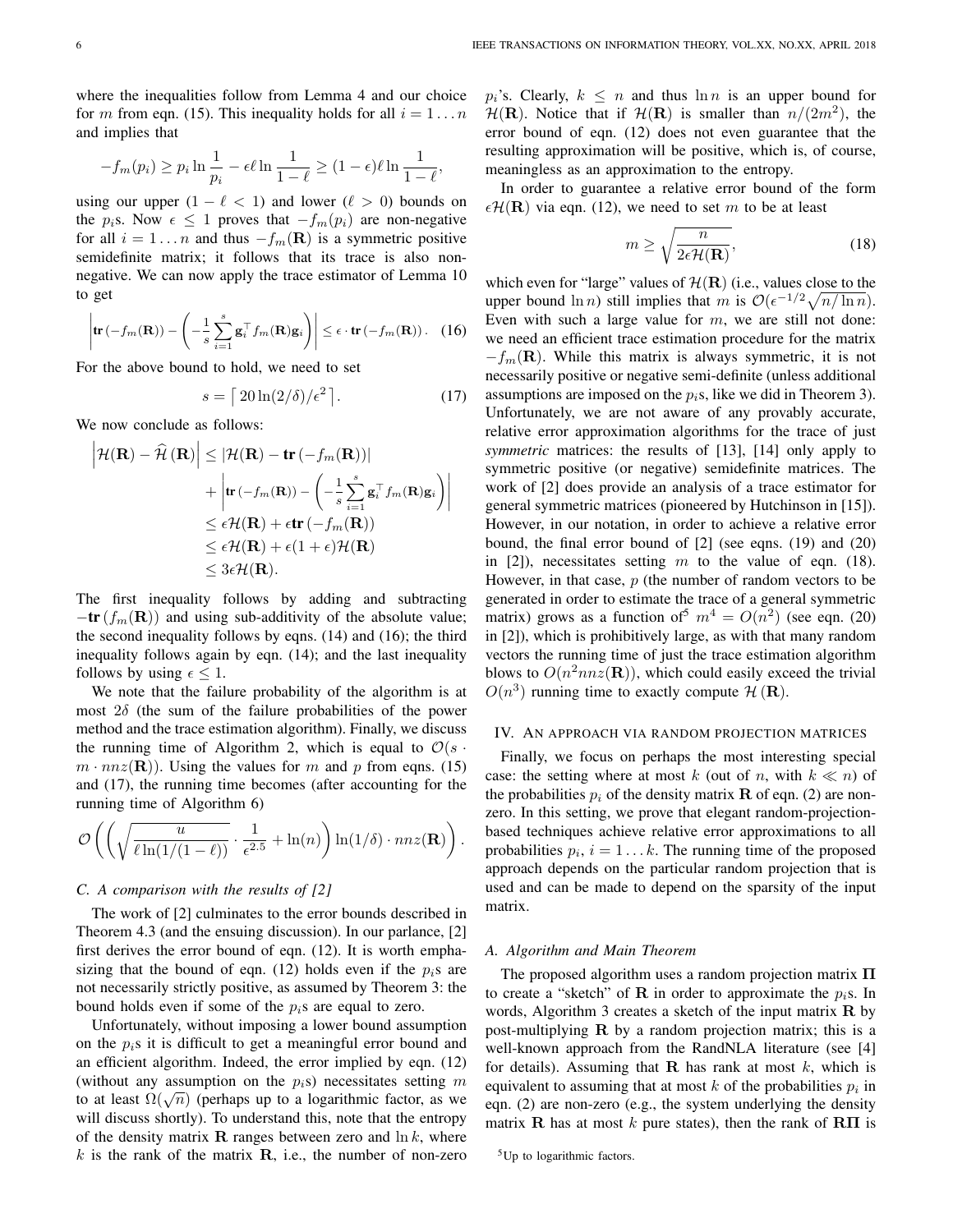Algorithm 3 Approximating the entropy via random projection matrices

- 1: **INPUT**: Integer  $n$  (dimensions of matrix  $\bf{R}$ ) and integer k (with rank of **R** at most  $k \ll n$ , see eqn. (2)).
- 2: Construct the random projection matrix  $\Pi \in \mathbb{R}^{n \times s}$  (see Section IV-B for details on  $\Pi$  and s).
- 3: Compute  $\tilde{\mathbf{R}} = \mathbf{R}\mathbf{\Pi} \in \mathbb{R}^{n \times s}$ .
- 4: Compute and return the (at most)  $k$  non-zero singular values of  $\tilde{\mathbf{R}}$ , denoted by  $\tilde{p}_i$ ,  $i = 1...k$ .
- 5: **OUTPUT**:  $\tilde{p}_i$ ,  $i = 1...k$  and  $\hat{\mathcal{H}}(\mathbf{R}) = \sum_{i=1}^k \tilde{p}_i \ln \frac{1}{\tilde{p}_i}$ .

also at most  $k$ . In this setting, Algorithm 3 returns the non-zero singular values of **RII** as approximations to the  $p_i$ ,  $i = 1...k$ .

The following theorem is our main quality-of-approximation result for Algorithm 3.

**Theorem 5.** Let **R** be a density matrix with at most  $k \ll n$ *non-zero probabilities and let*  $\epsilon$   $\langle$  1/2 *be an accuracy parameter. Then, with probability at least .9, the output of Algorithm 3 satisfies*

$$
\left| p_i^2 - \tilde{p}_i^2 \right| \le \epsilon p_i^2
$$

*for all*  $i = 1...k$ *. Additionally,* 

$$
\left|\mathcal{H}(\mathbf{R}) - \widehat{\mathcal{H}}\left(\mathbf{R}\right)\right| \leq \sqrt{\epsilon}\mathcal{H}(\mathbf{R}) + \sqrt{\frac{3}{2}}\epsilon.
$$

*Algorithm 3 (combined with Algorithm 5 below) runs in time*

$$
\mathcal{O}\left(nnz(\mathbf{R}) + nk^4/\epsilon^4\right)
$$

.

Comparing the above result with Theorems 1 and 3, we note that the above theorem does not necessitate imposing any constraints on the probabilities  $p_i$ ,  $i = 1...k$ . Instead, it suffices to have  $k$  non-zero probabilities. The final result is an additive-relative error approximation to the entropy of  **(as** opposed to the relative error approximations of Theorems 1 and 3); under the mild assumption  $\mathcal{H}(\mathbf{R}) \geq \sqrt{\epsilon}$ , the above bound becomes a true relative error approximation<sup>6</sup>.

#### *B. Two constructions for the random projection matrix*

We now discuss two constructions for the matrix  $\Pi$  and we cite two bounds regarding these constructions from prior work that will be useful in our analysis. The first construction is the subsampled Hadamard Transform, a simplification of the Fast Johnson-Lindenstrauss Transform of [16]; see [17], [18] for details.

The following result has appeared in [5], [17], [18].

**Lemma 6.** Let  $\mathbf{U} \in \mathbb{R}^{n \times k}$  such that  $\mathbf{U}^T \mathbf{U} = \mathbf{I}_k$  and let  $\mathbf{\Pi} \in$ R <sup>n</sup>×<sup>s</sup> *be constructed by Algorithm 4. Then, with probability at least 0.9,*

$$
\left\| \frac{n}{k} \mathbf{U}^T \mathbf{\Pi} \mathbf{\Pi}^T \mathbf{U} - \mathbf{I}_k \right\|_2 \le \epsilon,
$$
  
by setting  $s = \mathcal{O}\left( (k + \log n) \cdot \frac{\log k}{\epsilon^2} \right).$ 

<sup>6</sup>Recall that  $\mathcal{H}(\mathbf{R})$  ranges between zero and  $\ln k$ ; if  $\mathcal{H}(\mathbf{R}) \geq \sqrt{\epsilon}$  we get  $\left|\mathcal{H}(\mathbf{R}) - \hat{\mathcal{H}}(\mathbf{R})\right| \leq c_0\sqrt{\epsilon}\mathcal{H}(\mathbf{R})$  with  $c_0 = 1 + \sqrt{3/4}$ .

Algorithm 4 The subsampled Randomized Hadamard Transform

- 1: **INPUT:** integers  $n, s > 0$  with  $s \ll n$ .
- 2: Let S be an empty matrix.
- 3: For  $t = 1, \ldots, s$  (i.i.d. trials with replacement) select uniformly at random an integer from  $\{1, 2, \ldots, n\}$ .
- 4: If i is selected, then append the column vector  $e_i$  to S, where  $e_i \in \mathbb{R}^n$  is the *i*-th canonical vector.
- 5: Let  $\mathbf{H} \in \mathbb{R}^{n \times n}$  be the normalized Hadamard transform matrix.
- 6: Let  $\mathbf{D} \in \mathbb{R}^{n \times n}$  be a diagonal matrix with

$$
\mathbf{D}_{ii} = \left\{ \begin{array}{c} +1 \\ -1 \end{array} \right., \text{ with probability } 1/2
$$

7: OUTPUT:  $\Pi = \textbf{D} \textbf{H} \textbf{S} \in \mathbb{R}^{n \times s}$ .

Our second construction is the input sparsity transform of [19]. This major breakthrough was further analyzed in [20], [21] and we present the following result from [20, Appendix A1].

Algorithm 5 An input-sparsity transform

- 1: **INPUT:** integers  $n, s > 0$  with  $s \ll n$ .
- 2: Let S be an empty matrix.
- 3: For  $t = 1, \ldots, n$  (i.i.d. trials with replacement) select uniformly at random an integer from  $\{1, 2, \ldots, s\}$ .
- 4: If i is selected, then append the row vector  $\mathbf{e}_i^T$  to **S**, where  $e_i \in \mathbb{R}^s$  is the *i*-th canonical vector.
- 5: Let  $\mathbf{D} \in \mathbb{R}^{n \times n}$  be a diagonal matrix with

$$
\mathbf{D}_{ii} = \begin{cases} +1 & , \text{ with probability } 1/2 \\ -1 & , \text{ with probability } 1/2 \end{cases}
$$

6: OUTPUT:  $\Pi = DS \in \mathbb{R}^{n \times s}$ .

**Lemma 7.** Let  $\mathbf{U} \in \mathbb{R}^{n \times k}$  such that  $\mathbf{U}^T \mathbf{U} = \mathbf{I}_k$  and let  $\mathbf{\Pi} \in$ R <sup>n</sup>×<sup>s</sup> *be constructed by Algorithm 5. Then, with probability at least 0.9,*

$$
\|\mathbf{U}^T\mathbf{\Pi}\mathbf{\Pi}^T\mathbf{U} - \mathbf{I}_k\|_2 \le \epsilon,
$$

*by setting*  $s = \mathcal{O}(k^2/\epsilon^2)$ *.* 

We refer the interested reader to [21] for improved analyses of Algorithm 5 and its variants.

#### *C. Proof of Theorem 5*

At the heart of the proof of Theorem 5 lies the following perturbation bound from [6] (Theorem 2.3).

Theorem 8. *Let* DAD *be a symmetric positive definite matrix such that*  $D$  *is a diagonal matrix and*  $A_{ii} = 1$  *for all i. Let* **DED** be a perturbation matrix such that  $\|\mathbf{E}\|_2 < \lambda_{\min}(\mathbf{A})$ . Let  $\lambda_i$  be the *i*-the eigenvalue of **DAD** and let  $\lambda'_i$  be the *i*-th *eigenvalue of*  $D(A + E)D$ *. Then, for all i,* 

$$
|\lambda_i - \lambda_i'| \leq \frac{\|\mathbf{E}\|_2}{\lambda_{\min}(\mathbf{A})}.
$$

Consider the matrix  $\textbf{R} \Pi \Pi^T \textbf{R}^T$ ; we will use the above theorem to argue that its singular values are good approximations to the singular values of the matrix  $\mathbf{R}\mathbf{R}^T$ . Recall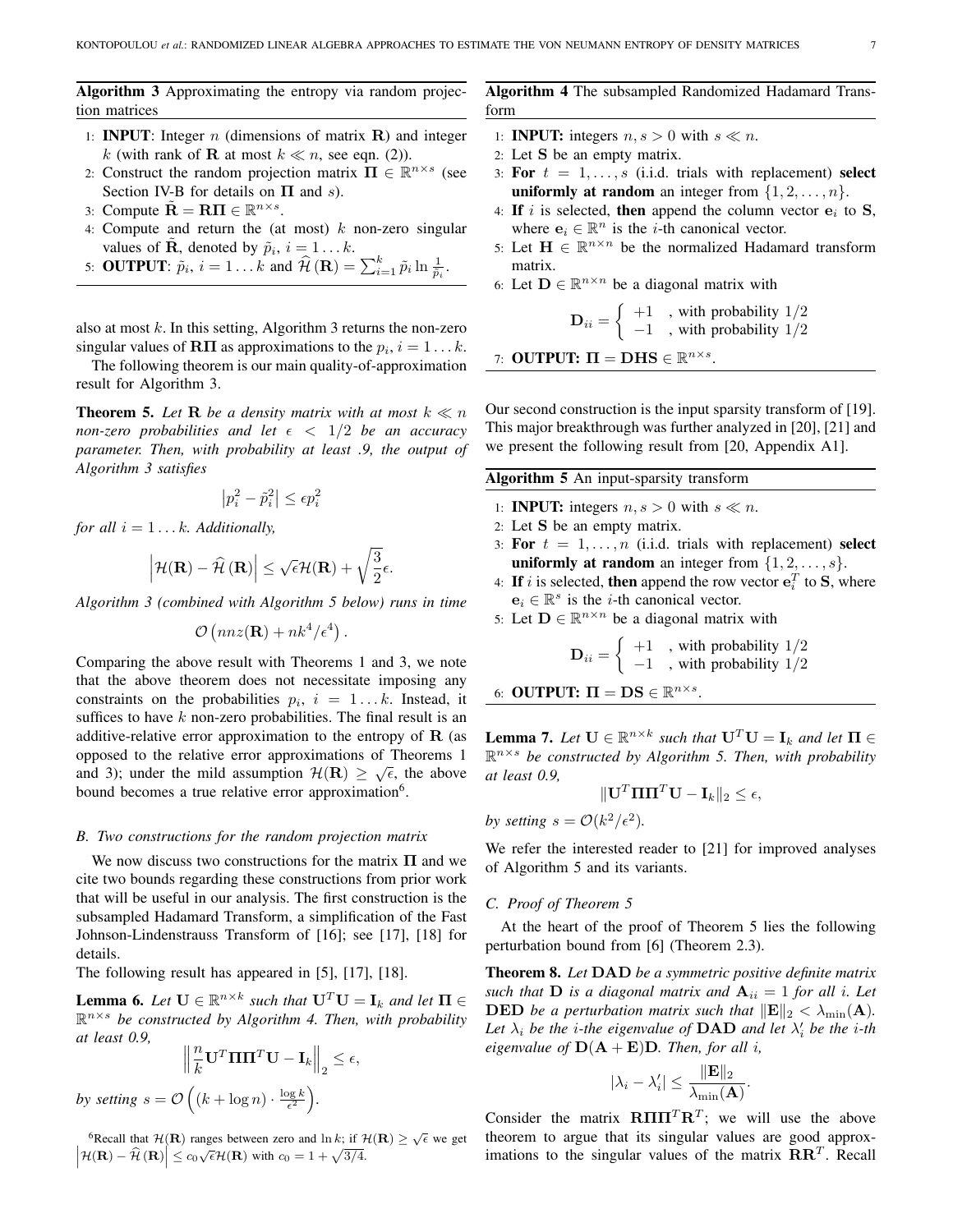that  $\mathbf{R} = \Psi \Sigma_p \Psi^T$  where  $\Psi$  has orthonormal columns. Note that the eigenvalues of  $\mathbf{R} \mathbf{R}^T = \mathbf{\Psi} \mathbf{\Sigma}_p^2 \mathbf{\Psi}^T$  are equal to the eigenvalues of the matrix  $\Sigma_p^2$ ; similarly, the eigenvalues of  $\Psi \Sigma_p \Psi^T \Pi \Pi^T \Psi \Sigma_p \Psi^T$  are equal to the eigenvalues of  $\Sigma_p \Psi^T \Pi \Pi^T \Psi \Sigma_p$ . Thus, we can compare the matrices

$$
\Sigma_p \mathbf{I}_k \Sigma_p
$$
 and  $\Sigma_p \Psi^T \Pi \Pi^T \Psi \Sigma_p$ .

In the parlance of Theorem 8,  $\mathbf{E} = \mathbf{\Psi}^T \Pi \Pi^T \mathbf{\Psi} - \mathbf{I}_k$ . Applying either Lemma 6 (after rescaling the matrix  $\Pi$ ) or Lemma 7, we immediately get that  $||\mathbf{E}_A||_2 \leq \epsilon < 1$  with probability at least 0.9. Since  $\lambda_{\min}(\mathbf{I}_k) = 1$ , the assumption of Theorem 8 is satisfied. We note that the eigenvalues of  $\Sigma_p I_k \Sigma_p$  are equal to  $p_i^2$  for  $i = 1...k$  (all positive, which guarantees that the matrix  $\Sigma_p I_k \Sigma_p$  is symmetric positive definite, as mandated by Theorem 8) and the eigenvalues of  $\Sigma_p \Psi^T \Pi \Pi^T \Psi \Sigma_p$  are equal to  $\tilde{p}_i^2$ , where  $\tilde{p}_i$  are the singular values of  $\Sigma_p \tilde{\Psi}^T \Pi$ . (Note that these are exactly equal to the outputs returned by Algorithm 3, since the singular values of  $\Sigma_p \Psi^T \Pi$  are equal to the singular values of  $\Psi \Sigma_p \Psi^T \Pi = \Pi \Pi$ .) Thus, we can conclude:

$$
\left| p_i^2 - \tilde{p}_i^2 \right| \le \epsilon p_i^2. \tag{19}
$$

The above result guarantees that all  $p_i$ s can be approximated up to *relative error* using Algorithm 3. We now investigate the implication of the above bound to approximating the von Neumann entropy of R. Indeed,

$$
\sum_{i=1}^{k} \tilde{p}_i \ln \frac{1}{\tilde{p}_i} \le \sum_{i=1}^{k} (1+\epsilon)^{1/2} p_i \ln \frac{1}{(1-\epsilon)^{1/2} p_i}
$$
  
\n
$$
\le (1+\epsilon)^{1/2} \left( \sum_{i=1}^{k} p_i \ln \frac{1}{p_i} + \sum_{i=1}^{k} p_i \ln \frac{1}{(1-\epsilon)^{1/2}} \right)
$$
  
\n
$$
= (1+\epsilon)^{1/2} \mathcal{H}(\mathbf{R}) + \frac{\sqrt{1+\epsilon}}{2} \ln \frac{1}{1-\epsilon}
$$
  
\n
$$
\le (1+\epsilon)^{1/2} \mathcal{H}(\mathbf{R}) + \frac{\sqrt{1+\epsilon}}{2} \ln(1+2\epsilon)
$$
  
\n
$$
\le (1+\sqrt{\epsilon}) \mathcal{H}(\mathbf{R}) + \sqrt{\frac{3}{2}} \epsilon.
$$

In the second to last inequality we used  $1/(1-\epsilon) \leq 1+2\epsilon$  for any  $\epsilon \leq 1/2$  and in the last inequality we used  $\ln(1+2\epsilon) \leq 2\epsilon$ for  $\epsilon \in (0, 1/2)$ . Similarly, we can prove that:

$$
\sum_{i=1}^k \tilde{p}_i \ln \frac{1}{\tilde{p}_i} \ge (1 - \sqrt{\epsilon}) \mathcal{H}(\mathbf{R}) - \frac{1}{2} \epsilon.
$$

Combining, we get

$$
\left|\sum_{i=1}^k \tilde{p}_i \ln \frac{1}{\tilde{p}_i} - \mathcal{H}(\mathbf{R})\right| \leq \sqrt{\epsilon} \mathcal{H}(\mathbf{R}) + \sqrt{\frac{3}{2}} \epsilon.
$$

We conclude by discussing the running time of Algorithm 3. Theoretically, the best choice is to combine the matrix  $\Pi$  from Algorithm 5 with Algorithm 3, which results in a running time

$$
\mathcal{O}\left(nnz(\mathbf{R}) + nk^4/\epsilon^4\right)
$$

.

## V. EXPERIMENTS

In this section we report experimental results in order to prove the practical efficiency of our algorithms. We show that our algorithms are *both* numerically accurate *and* computationally efficient. Our algorithms were implemented in MatLab; to be precise, we used MATLAB R2016a on the Snyder cluster of Purdue University. The (dedicated) node that we used consists of two 10-Core Intel Xeon-E5 processors (2.60GHz) and 512 GBs of RAM.

We generated random density matrices for most of which we used the QETLAB Matlab toolbox [7] to derive (realvalued) density matrices of size  $5,000 \times 5,000$ , on which most of our extensive evaluations were run. We also tested our methods on a much larger  $30,000 \times 30,000$  density matrix, which was close to the largest matrix that Matlab would allow us to load. We used the function RandomDensityMatrix of QETLAB and the Haar measure; we also experimented with the Bures measure to generate random matrices, but we did not observe any qualitative differences worth reporting. Recall that exactly computing the Von-Neumann entropy using eqn. (1) presumes knowledge of the entire spectrum of the matrix; to compute all singular values of a matrix we used the svd function of Matlab. The accuracy of our proposed approximation algorithms was evaluated by measuring the relative error; wall-clock times were reported in order to quantify the speedup that our approximation algorithms were able to achieve.

# *A. Empirical results for the Taylor and Chebyshev approximation algorithms*

We start by reporting results on the Taylor and Chebyshev approximation algorithms, which have two sources of error: the number of terms that are retained in either the Taylor series expansion or the Chebyshev polynomial approximation *and* the trace estimation that is used in both approximation algorithms. We will separately evaluate the accuracy loss that is contributed by each source of error in order to understand the behavior of the proposed approximation algorithms.

Consider a 5, 000  $\times$  5, 000 random density matrix and let m (the number of terms retained in the Taylor series approximation or the degree of the polynomial used in the Chebyshev polynomial approximation) range between five and 30 in increments of five. Let s, the number of random Gaussian vectors used to estimate the trace, be set to {50, 100, 200, 300}. Recall that our error bounds for Algorithms 1 and 2 depend on  $u$ , an estimate for the largest eigenvalue of the density matrix. We used the power method to estimate the largest eigenvalue (let  $\lambda_{max}$  be the estimate) and we set u to  $\lambda_{max}$  and  $6\lambda_{max}$ . Figures 1 and 2 show the relative error (out of 100%) for all combinations of  $m$ ,  $s$ , and  $u$  for the Taylor and Chebyshev approximation algorithms. It is worth noting that we also report the error when no trace estimation (NTE) is used in order to highlight that most of the accuracy loss is due to the Taylor/Chebyshev approximation and not the trace estimation.

We observe that the relative error is always small, typically close to 1-2%, for any choice of the parameters  $s, m$ , and  $u$ . The Chebyshev algorithm returns better approximations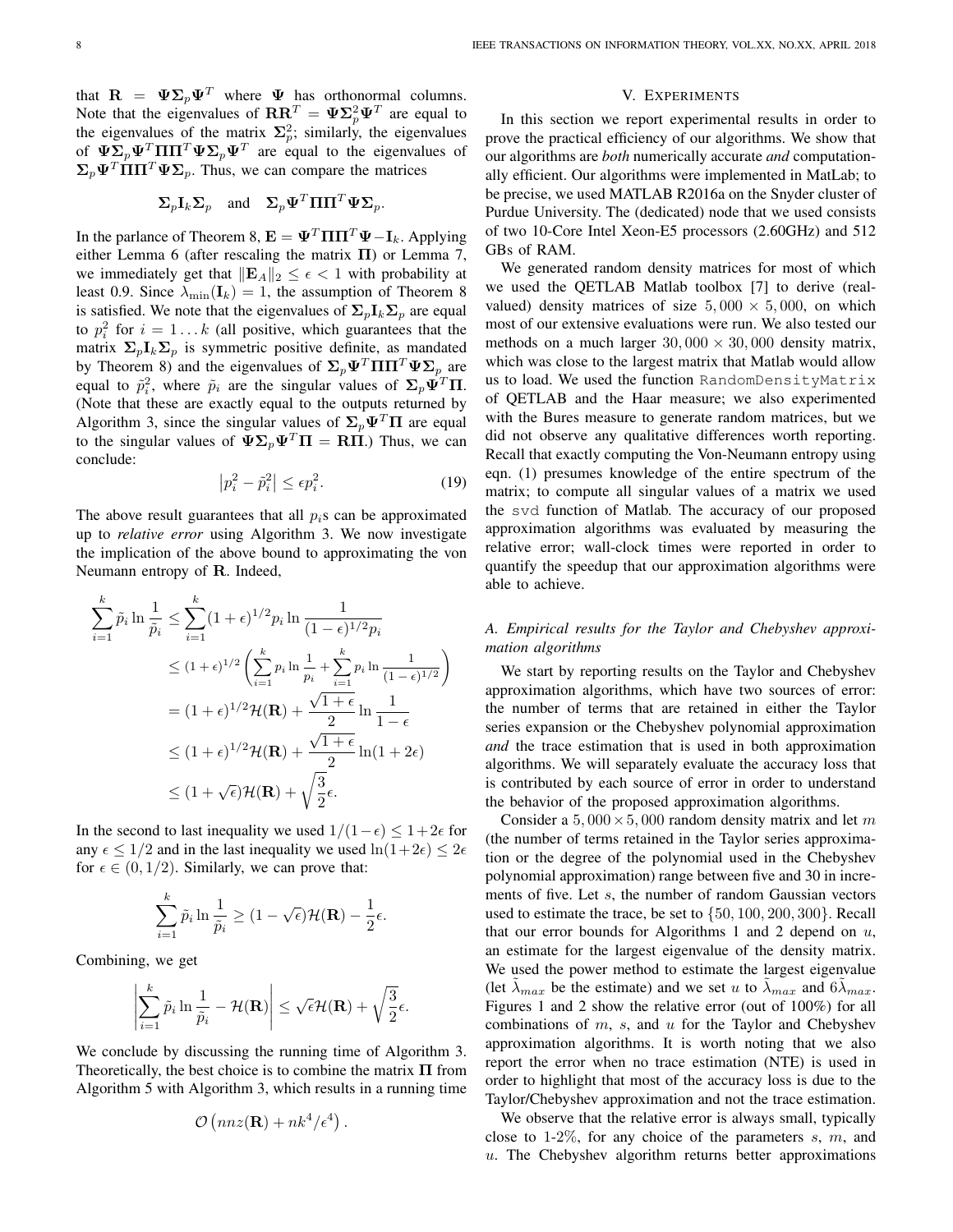when u is an overestimate for  $\lambda_{\text{max}}$  while the two algorithms are comparable (in terms of accuracy) where  $u$  is very close to  $\lambda_{\text{max}}$ , which agrees with our theoretical results. We also note that estimating the largest eigenvalue incurs minimal computational cost (less than one second). The NTE line (no trace estimation) in the plots serves as a lower bound for the relative error. Finally, we note that computing the exact Von-Neumann entropy took approximately 1.5 minutes for matrices of this size.



Fig. 1. Relative error for  $5,000 \times 5,000$  density matrix using the Taylor and the Chebyshev approximation algorithms with  $u = \lambda_{max}$ .



Fig. 2. Relative error for  $5,000 \times 5,000$  density matrix using the Taylor and the Chebyshev approximation algorithms with  $u = 6\tilde{\lambda}_{max}$ .

The second dataset that we experimented with was a much larger density matrix of size  $30,000 \times 30,000$ . This matrix was the largest matrix for which Snyder's memory was sufficient to perform operations like the full SVD. Notice that since the increase in the matrix size is six-fold compared to the previous one and SVD's running time grows cubically with the input size, we expect the running time to compute the exact SVD to be roughly  $6<sup>3</sup> \cdot 90$  seconds, which is approximately 5.4 hours;



Fig. 3. Time (in seconds) to run the approximate algorithms for the  $5,000 \times 5,000$  density matrix for  $m = 5$ . *Exactly* computing the Von-Neumann entropy took approximately 90 seconds.

indeed, the exact computation of the Von-Neumann entropy took approximately 5.6 hours. We evaluated both the Taylor and the Chebyshev approximation schemes by setting the parameters m and s to take values in the sets  $\{5, 10, 15, 20\}$ and  $\{50, 100, 200\}$ , respectively. The parameter u was set to  $\lambda_{\text{max}}$ , where the latter value was computed using the power method, which took approximately 3.6 minutes. We report the wall-clock running times and relative error (out of 100%) in Figures 5 and 4.

We observe that the relative error is always less than  $1\%$ for both methods, with the Chebyshev approximation yielding almost always slightly better results. Note that our Chebyshevpolynomial-based approximation algorithm significantly outperformed the exact computation: e.g., for  $m = 5$  and  $s = 50$ , our estimate was computed in less than ten minutes and achieved less than .2% relative error.



Fig. 4. Relative error for  $30,000 \times 30,000$  density matrix using the Taylor and the Chebyshev approximation algorithms with  $u = \lambda_{max}$ .

The third dataset we experimented with was the tridiagonal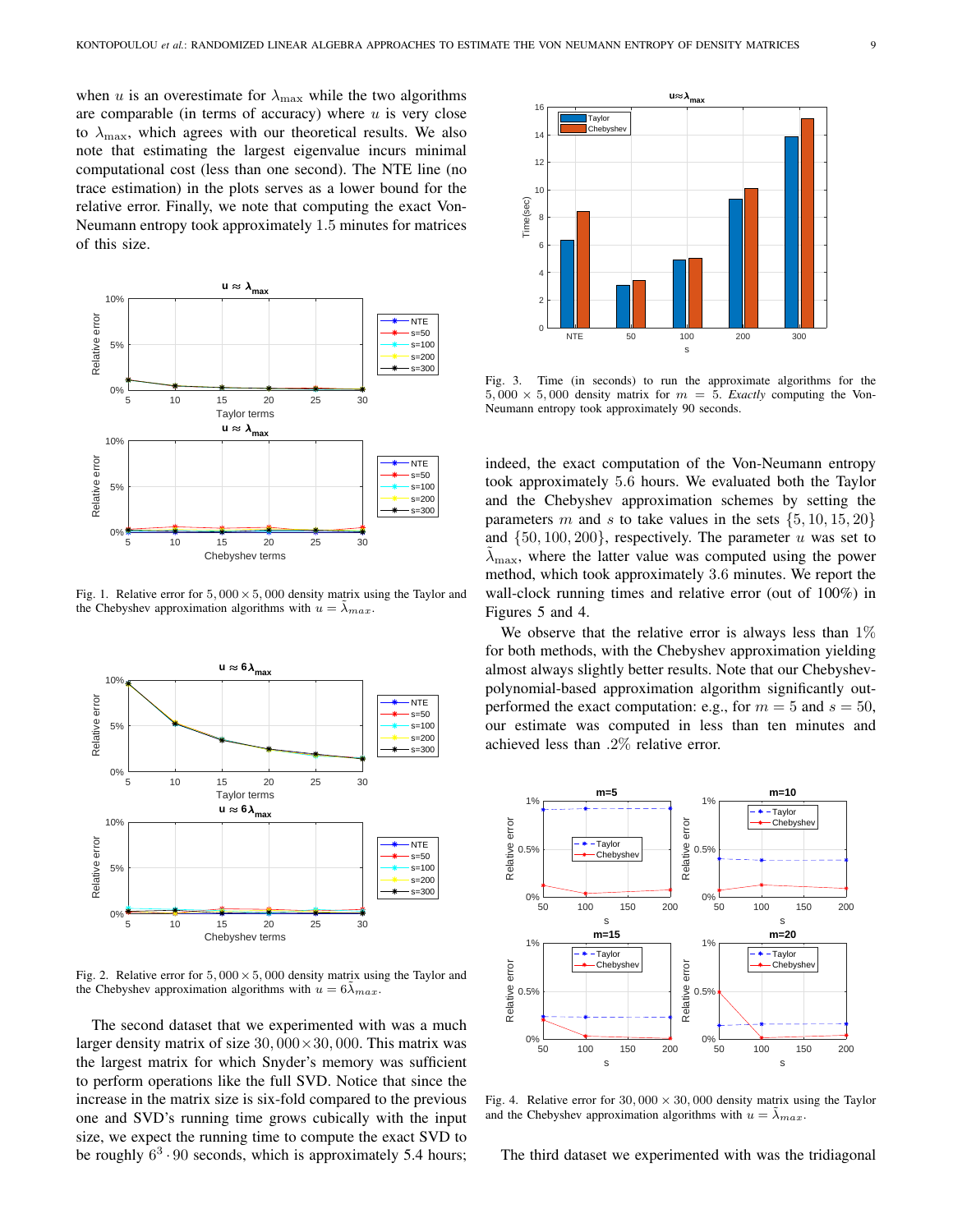

Fig. 5. Wall-clock times: Taylor approximation (blue) and Chebyshev approximation (red) for  $u = \lambda_{max}$ . Exact computation needed approximately 5.6 hours.

matrix from [11, Section 5.1]:

$$
\mathbf{A} = \begin{bmatrix} 2 & -1 & 0 & \dots & 0 \\ -1 & 2 & -1 & \ddots & \vdots \\ 0 & \ddots & \ddots & \ddots & 0 \\ \vdots & \ddots & -1 & 2 & -1 \\ 0 & \dots & 0 & -1 & 2 \end{bmatrix}
$$

This matrix is the coefficient matrix of the discretized onedimensional Poisson equation:

$$
f(x) = -\frac{d^2v_x}{dx}
$$

defined in the interval  $[0, 1]$  with Dirichlet boundary conditions  $v(0) = v(1) = 0$ . We normalize **A** by dividing it with its trace in order to make it a density matrix. Consider the  $5,000 \times$ 5,000 normalized matrix **A** and let m (the number of terms retained in the Taylor series approximation or the degree of the polynomial used in the Chebyshev polynomial approximation) range between five and 30 in increments of five. Let s, the number of random Gaussian vectors used for estimating the trace be set to 50, 100, 200, or 300. We used the formula

$$
\lambda_i = \frac{4}{2n} \sin^2 \left( \frac{i\pi}{2n+2} \right), \quad i = 1, \dots, n
$$

to compute the eigenvalues of  $A$  (after normalization) and we set u to  $\lambda_{max}$  and  $6\lambda_{max}$ . Figures 6 and 7 show the relative error (out of 100%) for all combinations of  $m$ ,  $s$ , and  $u$  for the Taylor and Chebyshev approximation algorithms. We also report the error when no trace estimation (NTE) is used.

We observe that the relative error is higher than the one observed for the  $5,000 \times 5,000$  random density matrix. We report wall-clock running times at Figure 8. The Chebyshevpolynomial-based algorithm returns better approximations for all choices of the parameters and, in most cases, is faster than the Taylor-polynomial-based algorithm, e.g. for  $m = 5$ ,  $s =$ 



Fig. 6. Relative error for  $5,000 \times 5,000$  tridiagonal density matrix using the Taylor and the Chebyshev approximation algorithms with  $u = \lambda_{max}$ .



Fig. 7. Relative error for  $5,000 \times 5,000$  tridiagonal density matrix using the Taylor and the Chebyshev approximation algorithms with  $u = 6\lambda_{max}$ .

50 and  $u = \lambda_{max}$ , our estimate was computed in about two seconds and achieved less than .5% relative error.

The fourth dataset we experimented with includes  $5,000 \times$  $5,000$  density matrices whose first top- $k$  eigenvalues follow a linear decay and the remaining  $5,000 - k$  a uniform distribution. Let  $k$ , the number of eigenvalues that follow the linear decay, take values in the set  $\{50, 1000, 3500, 5000\}.$ Let  $m$ , the number of terms retained in the Taylor series approximation or the degree of the polynomial used in the Chebyshev polynomial approximation, range between five and 30 in increments of five. Let s, the number of random Gaussian vectors used to estimate the trace, be set to  $\{50, 100, 200, 300\}$ . The estimate of the largest eigenvalue u is set to  $\lambda_{max}$ . Figures 9 to 12 show the relative error (out of 100%) for all combinations of  $k, m, s$ , and  $u$  for the Taylor and Chebyshev approximation algorithms.

We observe that the relative error is decreasing as  $k$  increases. It is worth noting that when  $k = 3,500$  and  $k = 5,000$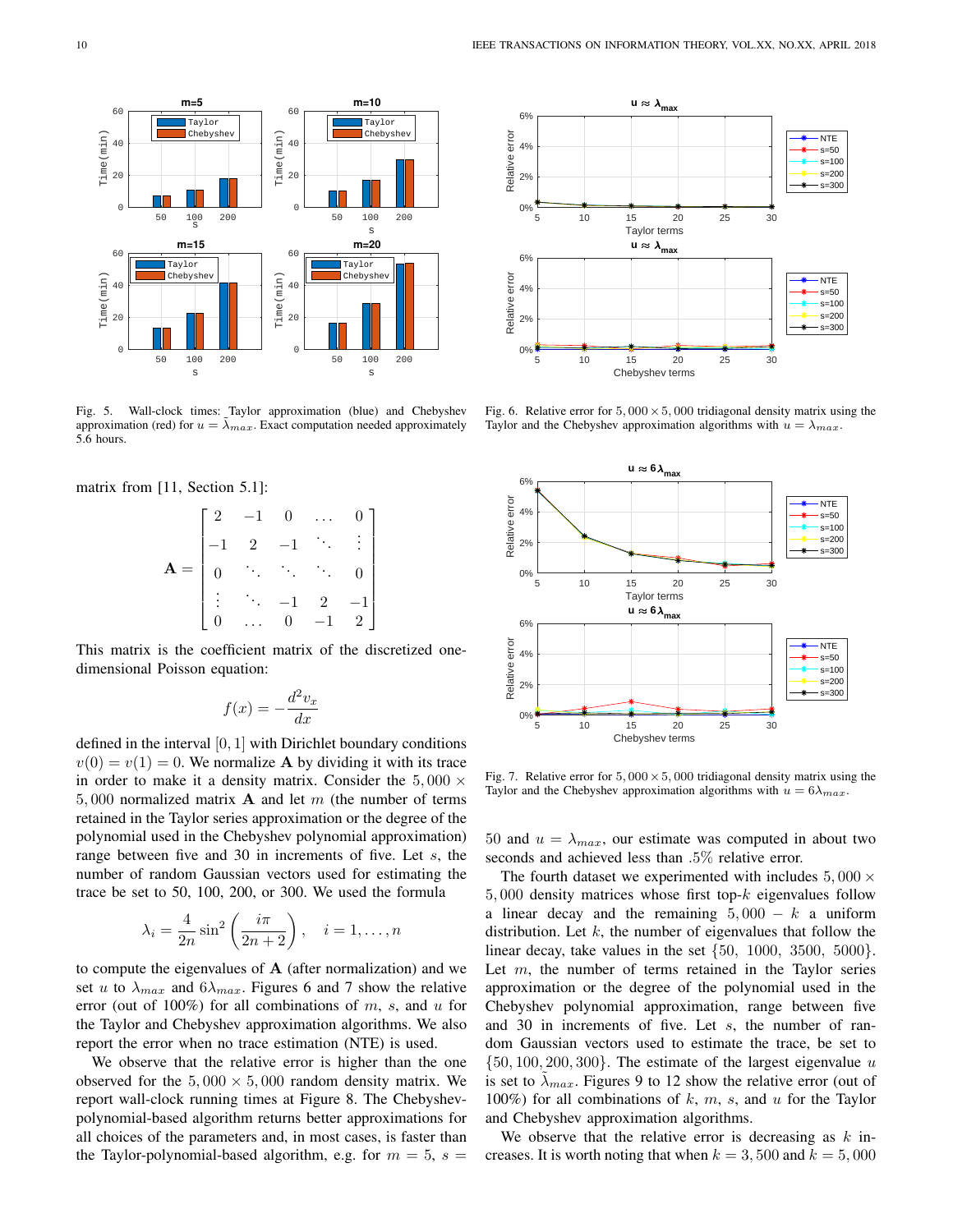

Fig. 8. Wall-clock times: Taylor approximation (blue) and Chebyshev approximation (red) for  $m = 5$ . Exact computation needed approximately 30 seconds.

the Taylor-polynomial-based algorithm returns better relative error approximation than the Chebyshev-polynomial-based algorithm. In the latter case we observe that the relative error of the Taylor-based algorithm is almost zero. This observation has a simple explanation. Figure 13 shows the distribution of the eigenvalues in the four cases we examine. We observe that for  $k = 50$  the eigenvalues are spread in the interval  $(10^{-2}, 10^{-4})$ ; for  $k = 1,000$  the eigenvalues are spread in the interval  $(10^{-3}, 10^{-4})$ ; while for  $k = 3,500$  or  $k = 5,000$  the eigenvalues are of order  $10^{-4}$ . It is well known that the Taylor polynomial returns highly accurate approximations when it is computed on values lying inside the open disc centered at a specific value  $u$ , which, in our case, is the approximation to the dominant eigenvalue. The radius of the disk is roughly  $r = \lambda_{m+1}/\lambda_m$ , where m is the degree of the Taylor polynomial. If  $r \leq 1$  then the Taylor polynomial converges; otherwise it diverges. Figure 14 shows the convergence rate for various values of k. We observe that for  $k = 50$  the polynomial diverges, which leads to increased errors for the Taylor-based approximation algorithm (reported error close to 23%). In all other cases, the convergence rate is close to one, resulting in negligible impact to the overall error.

In all four cases, the Chebyshev-polynomial based algorithm behaves better or similar to the Taylor-polynomial based algorithm. It is worth noting that when the majority of the eigenvalues are clustered around the smallest eigenvalue then to achieve relative error similar to the one observed for the QETLAB random density matrices, more than 30 polynomial terms need to be retained, which increases the computational time of our algorithms. The increase of the computational time as well as the increased relative error can be justified by the large condition number that these matrices have (remember that for both approximation algorithms the running time depends on the approximate condition number  $u/l$ ). E.g., for  $k = 50$ , the condition number is in the order of hundreds which is significant larger than the roughly constant condition number when  $k = 5,000$ .



Fig. 9. Relative error for  $5,000 \times 5,000$  density matrix with the top-50 eigenvalues decaying linearly using the Taylor and the Chebyshev approximation algorithms with  $u = \lambda_{max}$ .



Fig. 10. Relative error for  $5,000 \times 5,000$  density matrix with the top-1000 eigenvalues decaying linearly using the Taylor and the Chebyshev approximation algorithms with  $u = \lambda_{max}$ .

# *B. Empirical results for the random projection approximation algorithms*

In order to evaluate our third algorithm, we generated lowrank random density matrices (recall that the algorithm of Section IV works only for random density matrices of rank  $k$ with  $k \ll n$ ). Additionally, in order to evaluate the subsampled randomized Hadamard transform and avoid padding with allzero rows, we focused on values of  $n$  (the number of rows and columns of the density matrix) that are powers of two. Finally, we also evaluated a simpler random projection matrix, namely the Gaussian random matrix, whose entries are all Gaussian random variables with zero mean and unit variance.

We generated *low rank* random density matrices with exponentially (using the QETLAB Matlab toolbox) and linearly decaying eigenvalues. The sizes of the density matrices we tested were  $4,096 \times 4,096$  and  $16,384 \times 16,384$ . We also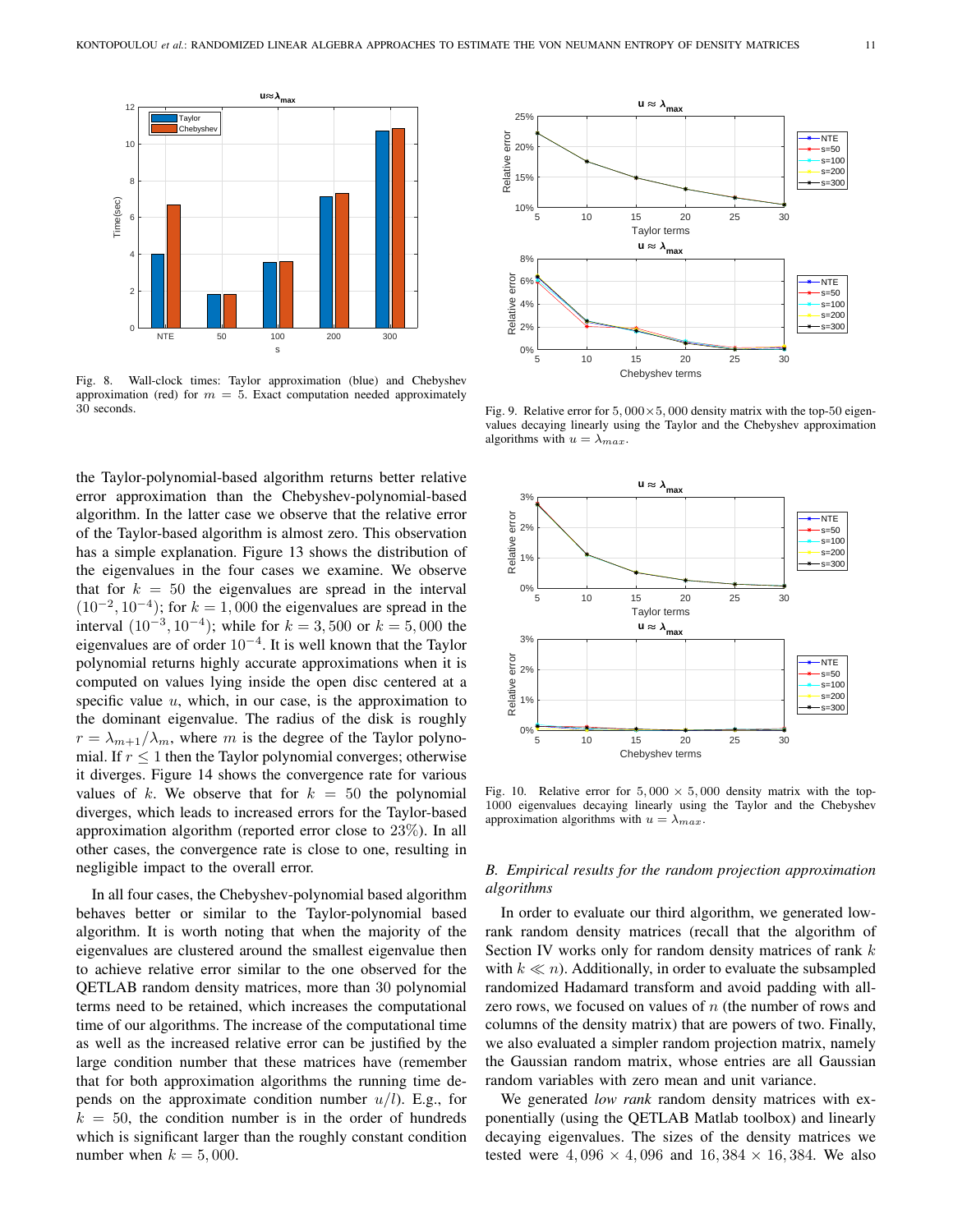

Fig. 11. Relative error for  $5,000 \times 5,000$  density matrix with the top-3500 eigenvalues decaying linearly using the Taylor and the Chebyshev approximation algorithms with  $u = \lambda_{max}$ .



Fig. 12. Relative error for  $5,000 \times 5,000$  density matrix with the top-5000 eigenvalues decaying linearly using the Taylor and the Chebyshev approximation algorithms with  $u = \lambda_{max}$ .

generated much larger  $30,000 \times 30,000$  random matrices on which we only experimented with the Gaussian random projection matrix.

We computed all the non-zero singular values of a matrix using the svds function of Matlab in order to take advantage of the fact that the target density matrix has low rank. The accuracy of our proposed approximation algorithms was evaluated by measuring the relative error; wall-clock times were reported in order to quantify the speedup that our approximation algorithms were able to achieve.

We start by reporting results for Algorithm 3 using the Gaussian, the subsampled randomized Hadamard transform, and the input-sparsity transform random projection matrices. Consider the  $4,096 \times 4,096$  low rank density matrices and let  $k$ , the rank of the matrix, be 10, 50, 100, and 300. Let  $s$ , the number of columns of the random projection matrix, range



Fig. 13. Eigenvalue distribution of  $5,000 \times 5,000$  density matrices with the  $top-k = \{50, 1000, 3500, 5000\}$  eigenvalues decaying linearly and the remaining ones  $(5,000 - k)$  following a uniform distribution.



Fig. 14. Convergence radius of the Taylor polynomial for the  $5,000 \times 5,000$ density matrices with the top- $k = \{50, 1000, 3500, 5000\}$  eigenvalues decaying linearly and the remaining ones  $(5,000 - k)$  following a uniform distribution.

from 50 to 1, 000 in increments of 50. Figures 15 and 16 depict the relative error (out of 100%) for all combinations of  $k$  and s. We also report the wall-clock running times for values of s between 300 and 450 at Figure 17.

We observe that in the case of the random matrix with exponentially decaying eigenvalues and for all algorithms the relative error is under 0.3% for any choice of the parameters  $k$  and  $s$  and, as expected, decreases as the dimension of the projection space s grows larger. Interestingly, all three random projection matrices returned essentially identical accuracies and very comparable wall-clock running time results. This observation is due to the fact that for all choices of  $k$ , after scaling the matrix to unit trace, the only eigenvalues that were numerically non-zero were the 10 dominant ones.

In the case of the random matrix with linearly decaying eigenvalues (and for all algorithms) the relative error increases as the rank of the matrix increases and decreases as the size of the random projection matrix increases. This is expected: as the rank of the matrix increases, a larger random projection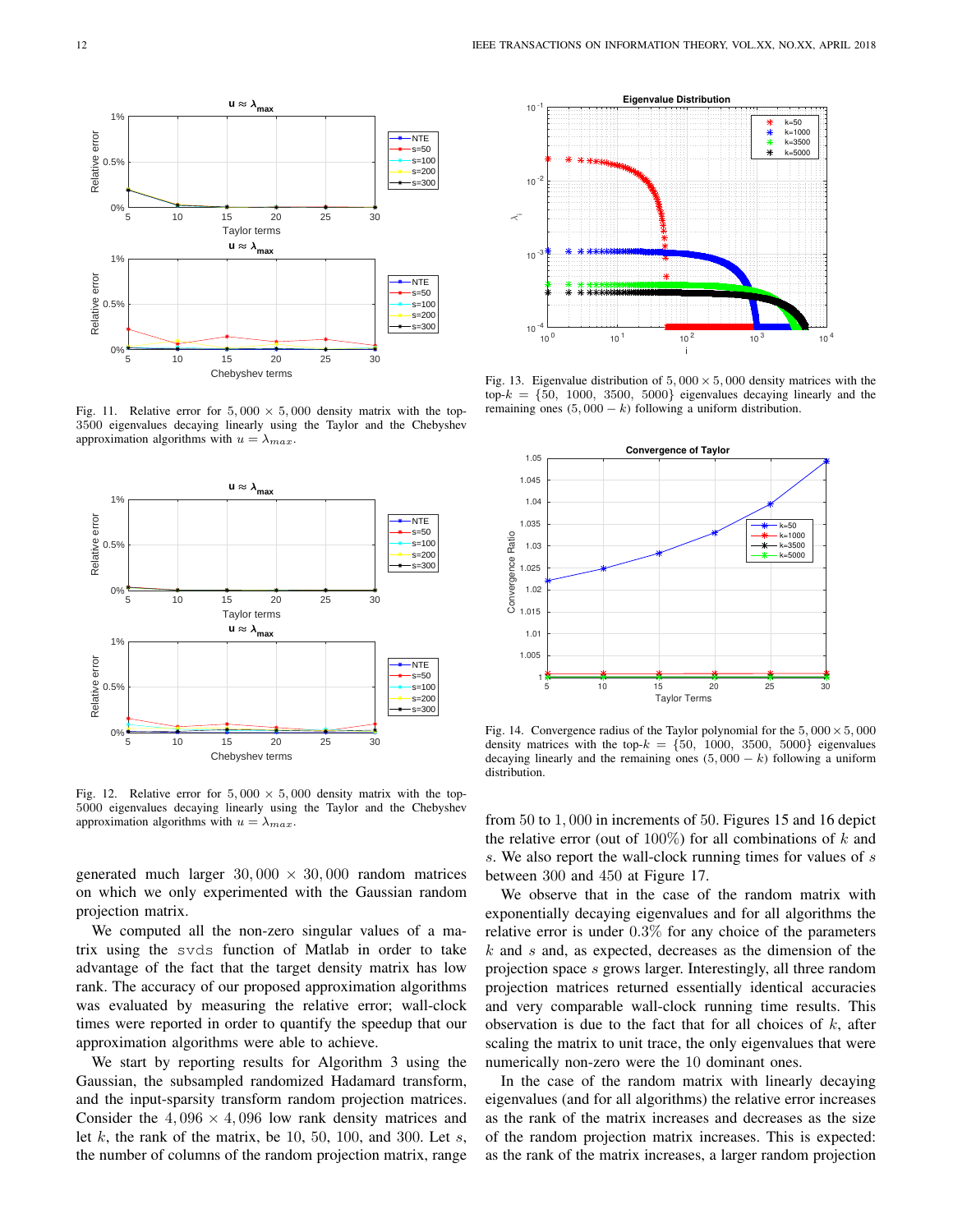space is needed to capture the "energy" of the matrix. Indeed, we observe that for all values of k, setting  $s = 1,000$ guarantees a relative error under 1%. Similarly, for  $k = 10$ , the relative error is under  $0.3\%$  for any choice of s.

The running time depends not only on the size of the matrix, but also on its rank, e.g. for  $k = 100$  and  $s = 450$ , our approximation was computed in about 2.5 seconds, whereas for  $k = 300$  and  $s = 450$ , it was computed in less than one second. Considering, for example, the case of  $k = 300$  exponentially decaying eigenvalues, we observe that for  $s = 400$  we achieve relative error below 0.15% and a speedup of over 60 times compared to the exact computation. Finally, it is observed that all three algorithms returned very comparable wall-clock running time results. This observation could be due to the fact that matrix multiplication is heavily optimized in Matlab and therefore the theoretical advantages of the Hadamard transform did not manifest themselves in practice.



Fig. 15. Relative error for the  $4,096 \times 4,096$  rank-k density matrix with exponentially decaying eigenvalues using Algorithm 3 with the Gaussian (red), the subsampled randomized Hadamard transform (blue), and the input sparsity transform (black) random projection matrices.

The second dataset we experimented with was a  $16,384 \times$ 16, 384 low rank density matrix. We set  $k = 50$ and  $k = 500$  and we let s take values in the set {500, 1000, 1500, . . . , 3000, 3500}. We report the relative error (out of  $100\%$ ) for all combinations of k and s in Figure 18 for the matrix with exponentially decaying eigenvalues and in Figure 19 for the matrix with linearly decaying eigenvalues. We also report the wall-clock running times for s between 500 and 2, 000 in Figure 20. We observe that the relative error is typically around  $1\%$  for both types of matrices, with running times ranging between ten seconds and four minutes, significantly outperforming the exact entropy computation which took approximately 1.6 minutes for the rank 50 approximation and 20 minutes for the rank 500 approximation.

The last dataset we experimented with was a 30,000  $\times$ 30, 000 low rank density matrix on which we ran Algorithm 3 using a Gaussian random projection matrix. We set  $k = 50$  and  $k = 500$  and we let s take values in the set



Fig. 16. Relative error for the  $4,096 \times 4,096$  rank-k density matrix with linearly decaying eigenvalues using Algorithm 3 with the Gaussian (red), the subsampled randomized Hadamard transform (blue), and the input sparsity transform (black) random projection matrices.



Fig. 17. Wall-clock times: Algorithm 3 on  $4,096 \times 4,096$  random matrices, with the Gaussian (blue), the subsampled randomized Hadamard transform (red) and the input sparsity transform (orange) projection matrices. The exact entropy was computed in 1.5 seconds for the rank-10 approximation, in eight seconds for the rank-50 approximation, in 15 seconds for the rank-100 approximation, and in one minute for the rank-300 approximation.

{500, 1000, 1500, . . . , 3000, 3500}. We report the relative error (out of  $100\%$ ) for all combinations of k and s in Figure 21 for the matrix with exponentially decaying eigenvalues and in Figure 22 for the matrix with the linearly decaying eigenvalues. We also report the wall-clock running times for s ranging between 500 and 2, 000 in Figure 23. We observe that the relative error is typically around  $1\%$  for both types of matrices, with the running times ranging between 30 seconds and two minutes, outperforming the exact entropy which was computed in six minutes for the rank 50 approximation and in one hour for the rank 500 approximation.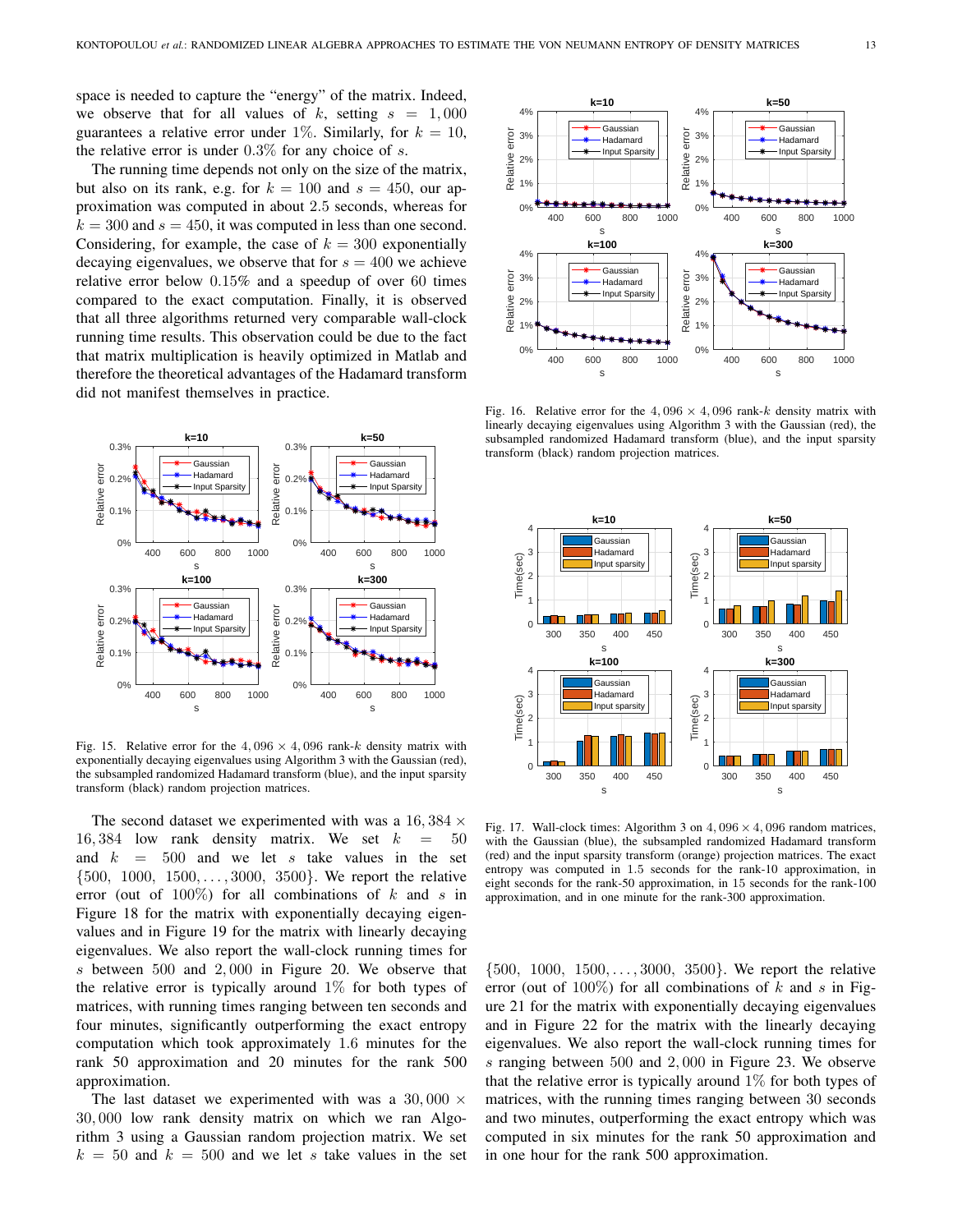

Fig. 18. Relative error for the  $16,384 \times 16,384$  rank-k density matrix with exponentially decaying eigenvalues using Algorithm 3 with the Gaussian (red), the subsampled randomized Hadamard transform (blue), and the input sparsity transform (black) random projection matrices.



Fig. 19. Relative error for the  $16,384 \times 16,384$  rank-k density matrix with linearly decaying eigenvalues using Algorithm 3 with the Gaussian (red), the subsampled randomized Hadamard transform (blue), and the input sparsity transform (black) random projection matrices.



Fig. 22. Relative error for the  $30,000 \times 30,000$  rank-k density matrix with linearly decaying eigenvalues using Algorithm 3 with the Gaussian random projection matrix for  $k = 50$  (red) and for  $k = 500$  (blue).



Fig. 20. Wall-clock times: Algorithm 3 with the Gaussian (blue), the subsampled randomized Hadamard transform (red) and the input sparsity transform (orange) projection matrices. The exact entropy was computed in 1.6 minutes for the rank 50 approximation and in 20 minutes for the rank 500 approximation.



Fig. 21. Relative error for the  $30,000 \times 30,000$  rank-k density matrix with exponentially decaying eigenvalues using Algorithm 3 with the Gaussian random projection matrix for  $k = 50$  (red) and for  $k = 500$  (blue).



Fig. 23. Wall-clock times: rank-50 approximation (blue) and rank-500 approximation (red). Exact computation needed about six minutes and one hour respectively.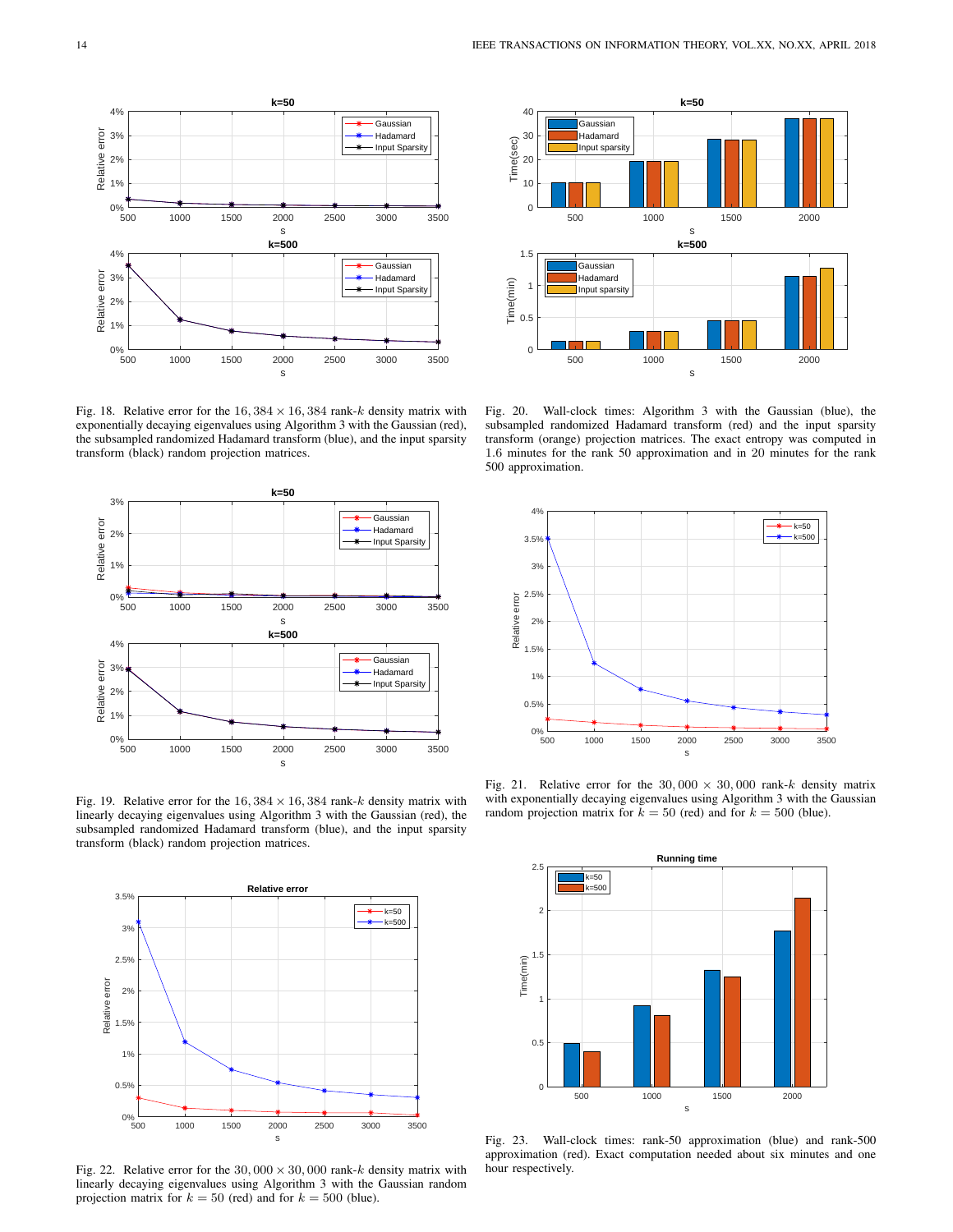## VI. CONCLUSIONS AND OPEN PROBLEMS

We presented and analyzed three randomized algorithms to approximate the von Neumann entropy of density matrices. Our algorithms leverage recent developments in the RandNLA literature: randomized trace estimators, provable bounds for the power method, the use of random projections to approximate the singular values of a matrix, etc. All three algorithms come with provable accuracy guarantees under assumptions on the spectrum of the density matrix. Empirical evaluations on  $30,000 \times 30,000$  synthetic density matrices support our theoretical findings and demonstrate that we can efficiently approximate the von Neumann entropy in a few minutes with minimal loss in accuracy, whereas an the exact computation takes over 5.5 hours.

An important open problem is to relax (or eliminate) the assumptions associated with our three key technical results without sacrificing our running time guarantees. It would be critical to understand whether our assumptions are, for example, necessary to achieve relative error approximations and either provide algorithmic results that relax or eliminate our assumptions or provide matching lower bounds and counterexamples.

# APPENDIX A THE POWER METHOD

We consider the well-known power method to estimate the largest eigenvalue of a matrix. In our context, we will use the power method to estimate the largest probability  $p_i$  for a density matrix R.

Algorithm 6 Power method, repeated  $q$  times. • **INPUT:** SPD matrix  $A \in \mathbb{R}^{n \times n}$ , integers  $q, t > 0$ .

- For  $j = 1, \ldots, q$ 
	- 1) Pick uniformly at random a vector  $\mathbf{x}_0^j \in \{+1, -1\}^n$ .
	- 2) For  $i = 1, ..., t$ •  $\mathbf{x}_i^j = \mathbf{A} \cdot \mathbf{x}_{i-1}^j$ . 3) Compute:  $\tilde{p}_1^j = \frac{{\mathbf{x}_t^j}^T \mathbf{A} {\mathbf{x}_t^j}}{\mathbf{x}_t^j \mathbf{x}_t^j}.$
- OUTPUT:  $\tilde{p}_1 = \max_{j=1...q} \tilde{p}_1^j$ .

Algorithm 6 requires  $\mathcal{O}(qt(n + nnz(\mathbf{A})))$  arithmetic operations to compute  $\tilde{p}_1$ . The following lemma appeared in [10], building upon [12].

**Lemma 9.** Let  $\tilde{p}_1$  be the output of Algorithm 6 with  $q =$ **Lemma 9.** Let  $p_1$  be the output of Atgorithm 6 with  $q = \left[4.82 \log(1/\delta)\right]$  and  $t = \left[\log \sqrt{4n}\right]$ . Then, with probability at *least*  $1 - \delta$ *,* 

$$
\frac{1}{6}p_1 \leq \tilde{p}_1 \leq p_1.
$$

*The running time of Algorithm 6 is*  $\mathcal{O}\left(\left(n+nnz(\mathbf{A})\right)\log(n)\log\left(\frac{1}{\delta}\right)\right).$ 

## APPENDIX B

#### TRACE ESTIMATORS

The following lemma appeared in [10] and is immediate from Theorem 5.2 in [13]. It implies an algorithm to approximate the trace of any symmetric positive semidefinite matrix

A by computing inner products of the matrix with Gaussian random vectors.

**Lemma 10.** Let  $A \in \mathbb{R}^{n \times n}$  be a positive semi-definite *matrix, let*  $0 < \epsilon < 1$  *be an accuracy parameter, and let*  $0 < \delta < 1$  be a failure probability. If  $g_1, g_2, \ldots, g_s \in \mathbb{R}^n$ *are independent random standard Gaussian vectors, then, for*  $s = \left[20\ln(2/\delta)/\epsilon^2\right]$ , with probability at least  $1 - \delta$ ,

$$
\left|\boldsymbol{tr}\left(\mathbf{A}\right)-\frac{1}{s}\sum_{i=1}^{s}\mathbf{g}_{i}^{\top} \mathbf{A}\mathbf{g}_{i}\right| \leq \epsilon \cdot \boldsymbol{tr}\left(\mathbf{A}\right).
$$

# APPENDIX C THE CLENSHAW ALGORITHM

We briefly sketch Clenshaw's algorithm to evaluate Chebyshev polynomials with matrix inputs. Clenshaw's algorithm is a recursive approach with base cases  $b_{m+2}(x) = b_{m+1}(x) = 0$ and the recursive step (for  $k = m, m - 1, \ldots, 0$ ):

$$
b_k(x) = \alpha_k + 2xb_{k+1}(x) - b_{k+2}(x).
$$
 (20)

(See Section III for the definition of  $\alpha_k$ .) Then,

$$
f_m(x) = \frac{1}{2} (\alpha_0 + b_0(x) - b_2(x)).
$$
 (21)

Using the mapping  $x \to 2(x/u) - 1$ , eqn. (20) becomes

$$
b_k(x) = \alpha_k + 2\left(\frac{2}{u}x - 1\right)b_{k+1}(x) - b_{k+2}(x). \tag{22}
$$

In the matrix case, we substitute  $x$  by a matrix. Therefore, the base cases are  $B_{m+2}(R) = B_{m+1}(R) = 0$  and the recursive step is

$$
\mathbf{B}_{k}(\mathbf{R}) = \alpha_{k} \mathbf{I}_{n} + 2 \left( \frac{2}{u} \mathbf{R} - \mathbf{I}_{n} \right) \mathbf{B}_{k+1}(\mathbf{R}) - \mathbf{B}_{k+2}(\mathbf{R}) \tag{23}
$$

for  $k = m, m - 1, \ldots, 0$ . The final sum is

$$
f_m(\mathbf{R}) = \frac{1}{2} \left( \alpha_0 \mathbf{I}_n + \mathbf{B}_0(\mathbf{R}) - \mathbf{B}_2(\mathbf{R}) \right). \tag{24}
$$

Using the matrix version of Clenshaw's algorithm, we can now rewrite the trace estimation  $\mathbf{g}^\top f_m(\mathbf{R})\mathbf{g}$  as follows. First, we right multiply eqn. (23) by g,

$$
\mathbf{B}_{k}(\mathbf{R})\mathbf{g} = \alpha_{k}\mathbf{I}_{n}\mathbf{g} + 2\left(\frac{2}{u}\mathbf{R} - \mathbf{I}_{n}\right)\mathbf{B}_{k+1}(\mathbf{R})\mathbf{g} - \mathbf{B}_{k+2}(\mathbf{R})\mathbf{g},
$$

$$
\mathbf{y}_{k} = \alpha_{k}\mathbf{g} + 2\left(\frac{2}{u}\mathbf{R} - \mathbf{I}_{n}\right)\mathbf{y}_{k+1} - \mathbf{y}_{k+2}.
$$
 (25)

Eqn. (25) follows by substituting  $y_i = B_i(R)g$ . Multiplying the base cases by g, we get  $y_{m+2} = y_{m+1} = 0$  and the final sum becomes

$$
\mathbf{g}^{\top} f_m(\mathbf{R}) \mathbf{g} = \frac{1}{2} \left( \alpha_0 (\mathbf{g}^{\top} \mathbf{g}) + \mathbf{g}^{\top} (\mathbf{y}_0 - \mathbf{y}_2) \right). \tag{26}
$$

Algorithm 7 summarizes all the above.